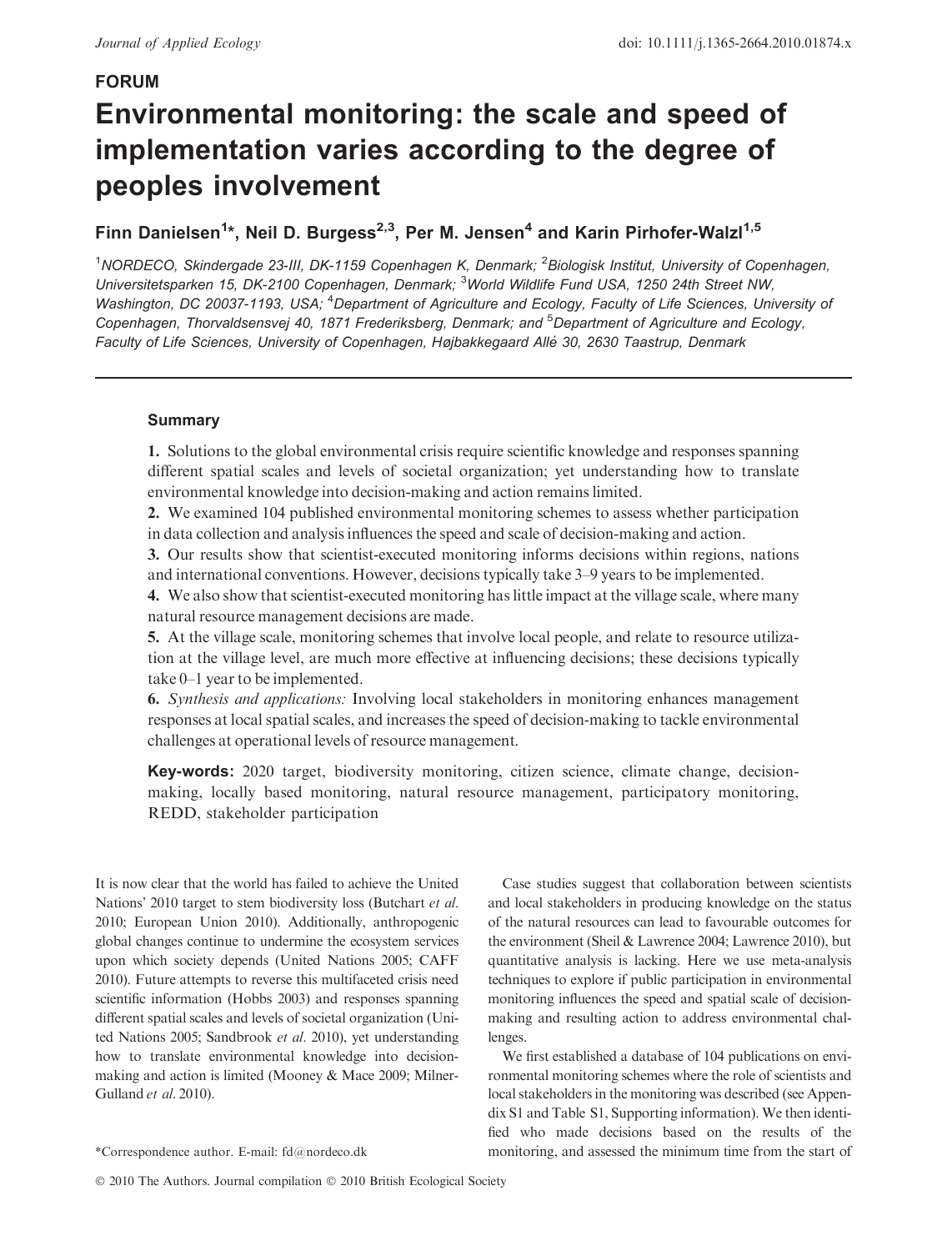

Fig. 1. Decision-making from environmental monitoring, based on data from published monitoring schemes 1989–2009 ( $n = 104$ ). scientist-executed monitoring schemes ( $n = 45$ ); O, monitoring schemes with local data collectors ( $n = 37$ ); and  $\lambda$ , participatory monitoring schemes ( $n = 22$ ). The circles comprise all the scientistexecuted (blue) and all the participatory monitoring schemes (red). The bar chart indicates the number of scientist-executed monitoring schemes (blue bars), monitoring schemes with local data collectors (white bars) and participatory monitoring schemes (red bars) at each level of spatial scale and implementation time.

the data collection to the findings being used for decisionmaking.

The degree of involvement by local stakeholders in environmental monitoring profoundly influences the spatial scale and speed of decision-making based on the monitoring data (Fig. 1; Table S2). Scientist-executed monitoring informs decisions in regions (44%), nations (38%) and international conventions  $(18\%)$   $(n = 45$  scientist-executed schemes). However, in many areas, particularly in the developing world, the government's role in influencing land-use is minimal and village decision makers are in practice the day-to-day managers of natural resources and make most of the management decisions (Getz et al. 1999). Scientist-executed monitoring has little impact at this scale (Fig. 1). Instead, the monitoring schemes that inform decision-making and resource utilization at the village level are those that engage people in the participatory collection, analysis and interpretation of the environmental data (Fig. 1). The greater the involvement by local people in monitoring activities the shorter time it takes from data collection to decision-making following monitoring ( $P \leq 0.001$ ; see Appendix S1, Fig. 1 and Table S2b). Two types of participatory monitoring are recognized; one where local people collect data but the analysis is done by someone else, and another where local people collect and analyse the data themselves. The most locally based and participatory of these two options leads to management decisions, which are typically taken at least three to nine times more quickly than scientist-executed monitoring, although they operate at much smaller spatial scales ( $P < 0.001$ ; see Appendix S1, Fig. 1 and Table S2a).

A limitation in our approach is that many environmental monitoring schemes are not published in the peer-reviewed literature. By using electronic databases for locating examples of monitoring schemes, we probably have disproportionally included schemes from large, well-funded programmes where academic publication has been a primary, or main, goal. We do not know if the spatial and temporal scale of decisionmaking in the published schemes is representative of the environment monitoring schemes that are being used in practice, but we believe that they represent the range of variation. Further studies aimed at providing more accurate assessments of environmental monitoring schemes could use questionnaires to natural resource managers and investigate those schemes they use. Another limitation is that management decisions might have gone unreported or might only have taken place beyond the period reported in the papers. Also, we don't know if the natural resource management decisions emanating from the monitoring are implemented successfully or not. We could have overcome uncertainties in data interpretation by validating and cross-checking our records with the authors of the papers on the 104 monitoring schemes in our sample. However, this could have introduced methodological differences between studies for which confirmation was available and studies which could not be validated. As the frequency of validation would be likely to vary across the type of monitoring, possible added accuracy would be associated with increased across-scheme bias. Overall, we consider the magnitude of our estimates and their relative proportions acceptable for the purposes of this paper, although figures from individual schemes are subject to uncertainty.

Our findings suggest that the type of monitoring undertaken in an area can have dramatic impacts on the solution chosen for different environmental challenges. By using scientists to undertake monitoring, there is a strong chance that decisions will only be taken at the large scale and will take years to implement. As such, this kind of monitoring is useful to influence national and international policy and to track the implementation of global conventions. At more operational scales of management, at the local level and involving people who face the daily consequences of environmental changes, scientist implemented monitoring generally has little impact. At these scales it is often more beneficial to involve local resource managers directly in the monitoring work; this allows them to assess trends in resources of value to them, and facilitates a rapid response in terms of decisions that directly impact environmental trends at the local scale.

Participation of community members in environmental monitoring may also have other benefits than aiding decisionmaking and management action (Danielsen, Burgess & Balmford 2005). For instance, even in scientist-led monitoring schemes (Janzen 2004), involvement of community members as paid staff in field-based inventories can help develop a change in attitude towards environmentally sustainable natural resource management among the local participants (Gardner 2010).

A consequence of our findings is that unless governments and non-governmental organizations involve local stakeholders, in many areas, environmental monitoring will tend to remain an isolated academic exercise that is primarily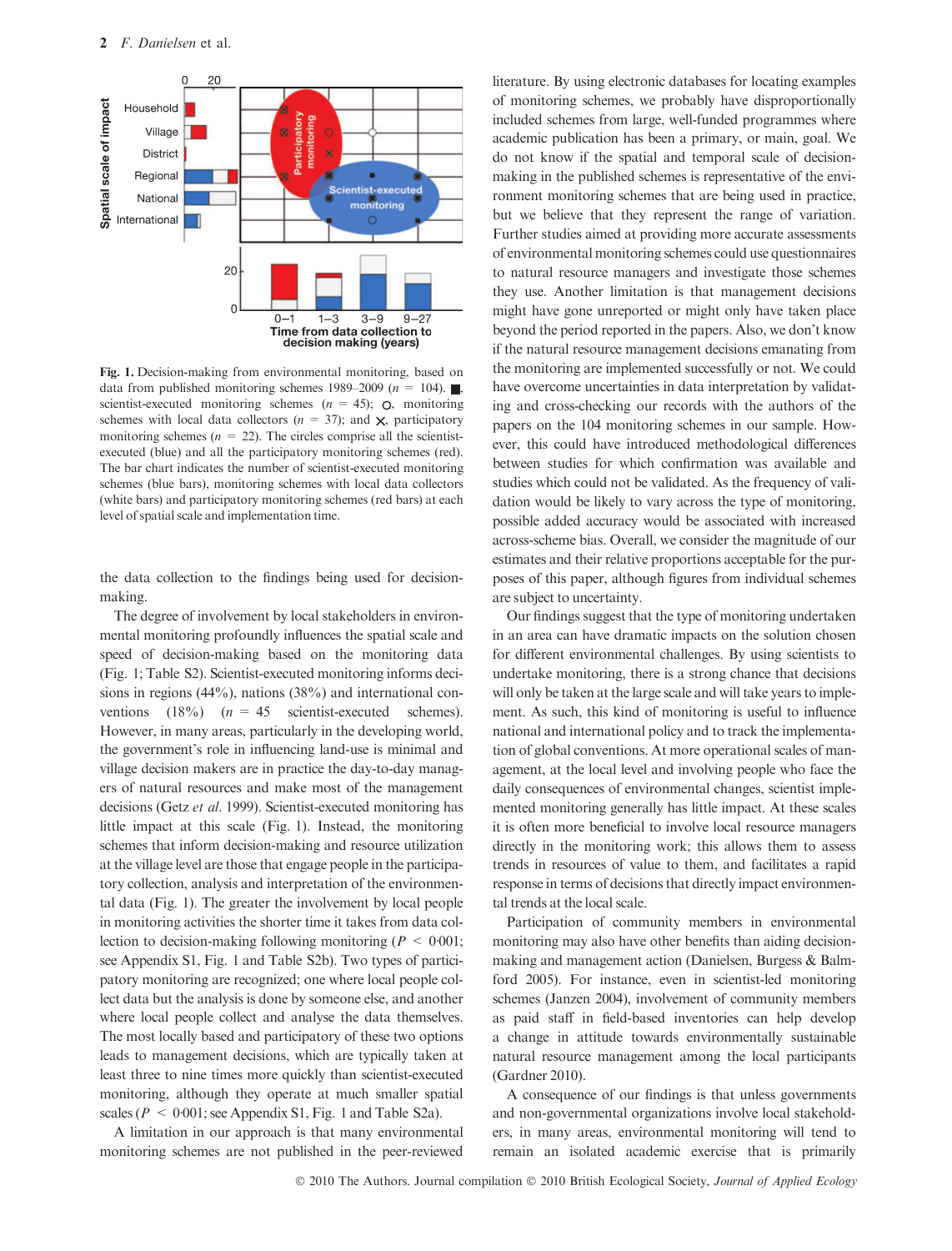undertaken for the benefit of national and international stakeholders. Involving the locally based stakeholders in monitoring will both enhance management responses across spatial scales, and improve the speed of decision-making to tackle current negative environmental trends at operational levels of resource management.

#### References

- Butchart, S.H.M., Walpole, M., Collen, B., Strien, A.V., Scharlemann, J.P.W., Almond, R.E.A., Baillie, J.E.M. et al. (2010) Global biodiversity: indicators of recent declines. Science, 328, 1164–1168.
- CAFF (2010) Arctic Biodiversity Trends 2010 Selected Indicators of Change. CAFF International Secretariat, Akureyri, Iceland (available at http:// www.arcticbiodiversity.is).
- Danielsen, F., Burgess, N.D. & Balmford, A. (2005) Monitoring matters: examining the potential of locally-based approaches. Biodiversity and Conservation, 14, 2507–2542. (available at http://www.monitoringmatters. org).
- European Union (2010) EU Council Conclusions on Biodiversity Post-2010. http://www.europa-eu-un.org/articles/en/article\_9571\_en.htm. Accessed 22 April 2010.
- Gardner, T. (2010) Monitoring Forest Biodiversity. Improving Conservation through Ecologically Responsible Management, pp. 291–311. Earthscan, London.
- Getz, W.M., Fortmann, L., Cumming, D., du Toit, J., Hilty, J., Martin, R., Murphree, M., Owen-Smith, N. et al. (1999) Sustaining natural and human capital: villagers and scientists. Science, 283, 1855-1856.
- Hobbs, N.T. (2003) Challenges and opportunities in integrating ecological knowledge across scales. Forest Ecology and Management, 181, 223–238.
- Janzen, D.H. (2004) Setting up tropical biodiversity for conservation through non-damaging use: participation by paraaxonomists. Journal of Applied Ecology, 41, 181–187.
- Lawrence, A. (2010) Introduction: learning from experiences of participatory biodiversity assessment. Taking Stock of Nature. Participatory Biodiversity Assessment for Policy, Planning and Practice (ed A. Lawrence), pp. 1–29. Cambridge University Press, Cambridge.
- Milner-Gulland, E.J., Fisher, M., Browne, S., Redford, K.H., Spencer, M. & Sutherland, W.J. (2010) Do we need to develop a more relevant conservation literature?  $Orrx$ , 44, 1-2.
- Mooney, H. & Mace, G. (2009) Biodiversity policy challenges. Science, 325, 1474.
- Sandbrook, C., Nelson, F., Adams, W.M. & Agrawal, A. (2010) Carbon, forests and the REDD paradox. Oryx, 44, 330–334.
- Sheil, D. & Lawrence, A. (2004) Tropical biologists, local people and conservation: new opportunities for collaboration. Trends in Ecology & Evolution, 19, 634–638.
- United Nations (2005) Millennium Ecosystem Assessment. Island Press, Washington.

Received 25 February 2010; accepted 17 August 2010 Handling Editor: Paul Armsworth

#### Supporting Information

Additional Supporting Information may be found in the online version of this article:

Appendix S1. The materials and methods, and the results of the statistical tests.

Table S1. Summary of the dataset of published environmental monitoring schemes.

Table S2. Decision-making from published environmental monitoring schemes.

As a service to our authors and readers, this journal provides supporting information supplied by the authors. Such materials may be re-organized for online delivery, but are not copy-edited or typeset. Technical support issues arising from supporting information (other than missing files) should be addressed to the authors.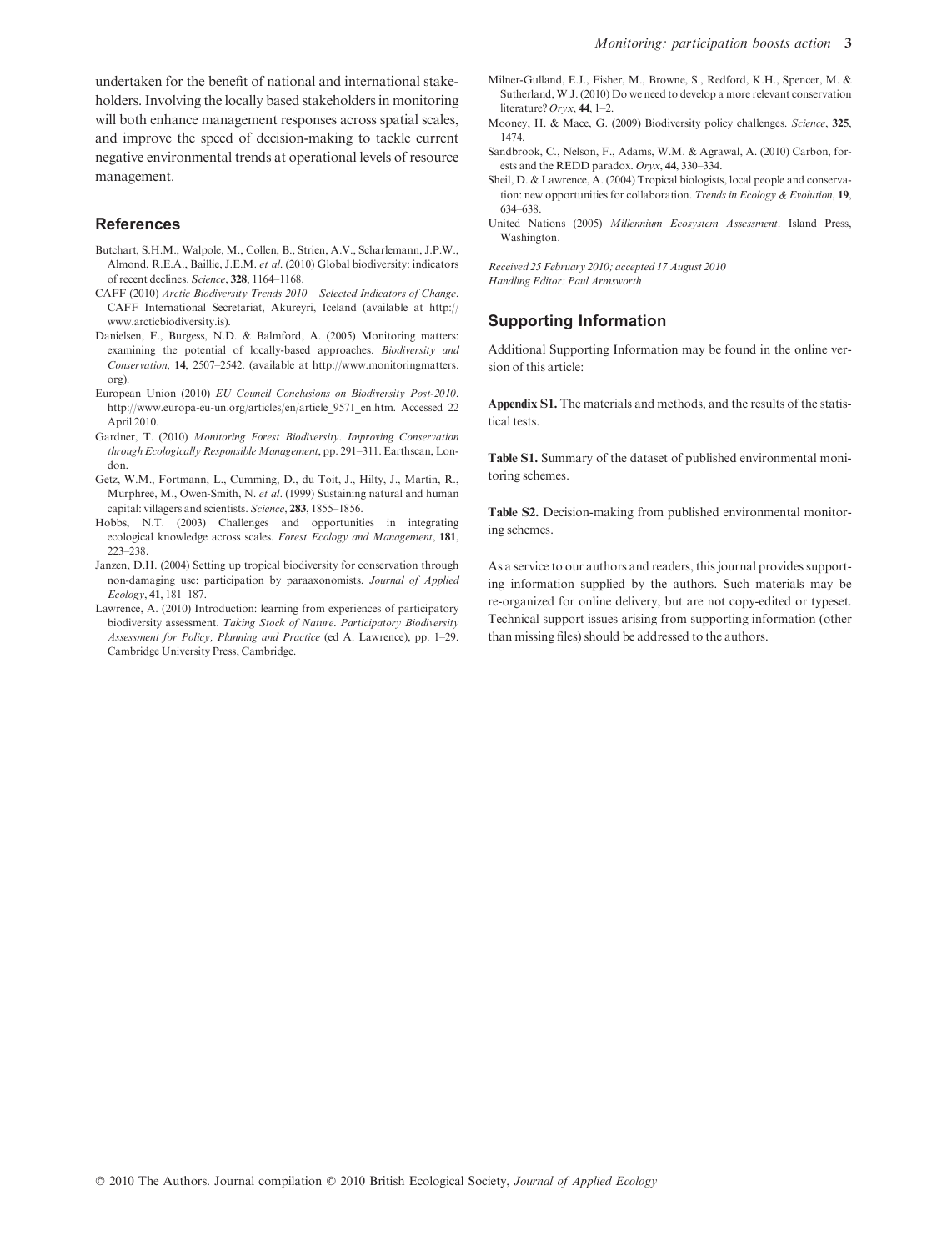## **Appendix S1. The materials and methods, and the results of the statistical tests.**

In this supplement, we first describe how we obtained and examined data on published environmental monitoring schemes. We then present the results of the statistical tests.

# **Materials**

To locate example of published environmental monitoring schemes, we used the programme WebSPIRS 5.0 (June 2009) and searched for publications in the databases BIOSIS PreViews (2004- 2009), Biological Abstracts (1990-2000) and Biological Abstracts Reports, Reviews and Meetings (1989-2003).

We used the search terms "monitoring and conservation" and "traditional ecological knowledge" and obtained 7757 and 104 publication records, respectively. For the search term "monitoring and conservation", we viewed all 1077 publications since 2007 and 2350 of the 6680 publications before 2007 as the relevance of these publications to the search term rapidly diminished.

Out of the above sample, we located publications that described 104 schemes on monitoring of species or populations, habitats or ecosystems, or resource use, where the role of scientists and local stakeholders was described. We defined 'monitoring' as data sampling which is repeated at certain intervals of time for management purposes; we distinguished this from surveys by the emphasis on repeated and replicable measurements and the focus on rates and magnitudes of change (modified from World Bank 1992).

A single entry was made in our dataset for each monitoring scheme (Table S1). When two or more clearly distinct schemes were found in the same geographical area, they were retained as separate entries in the database. Sometimes monitoring schemes in different geographical areas used the same monitoring methods; they were also included as separate schemes. When we were in doubt on whether different papers described the same schemes, only one of the scheme descriptions was used.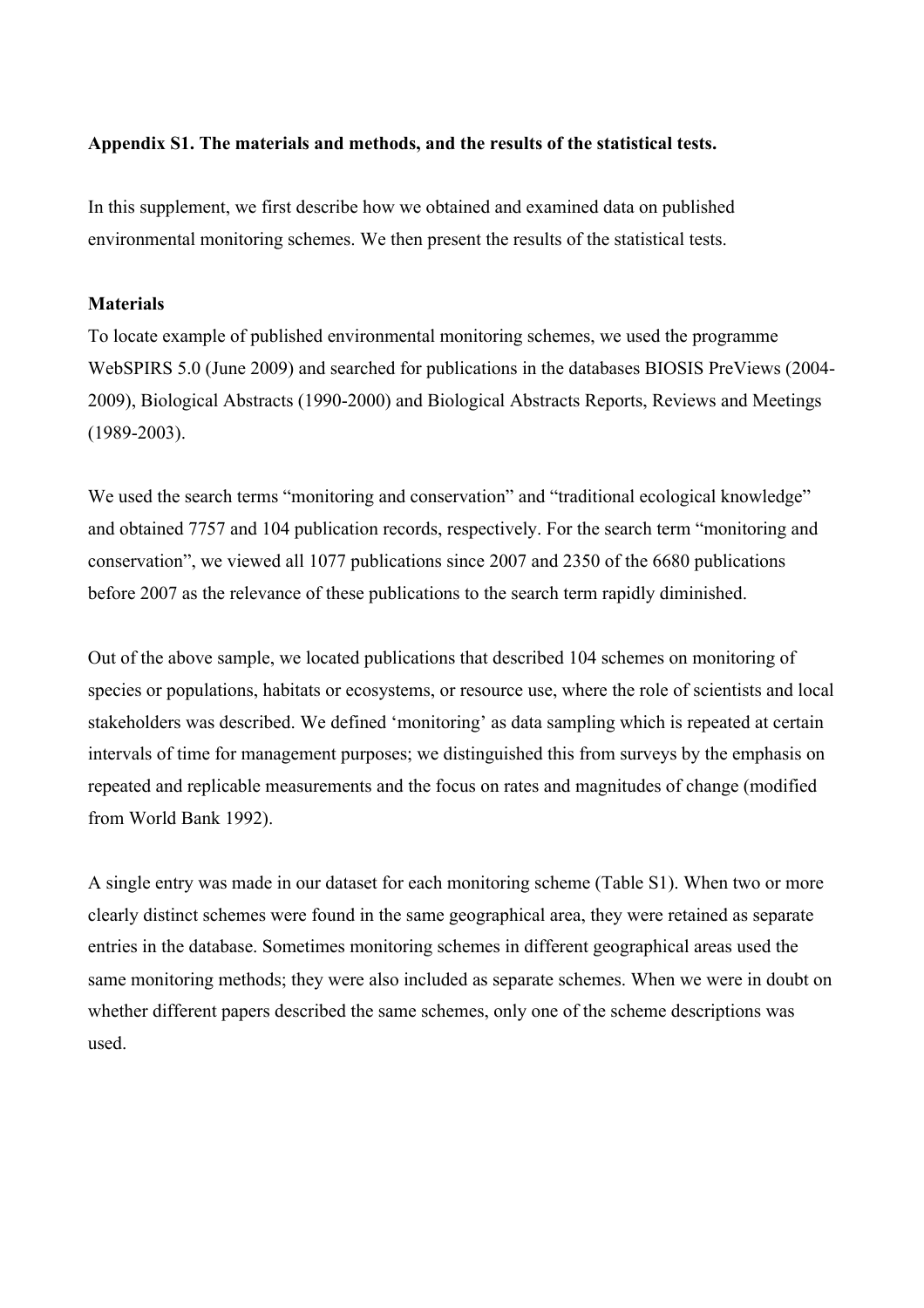# **Methods**

We divided the environmental monitoring schemes into three categories defined by their degree of local participation:

- 1) Scientist-executed monitoring schemes; which did not involve local stakeholders;
- 2) Monitoring where local stakeholders are involved in data collection (and sometimes also in decision-making for management on the basis of the monitoring) but the data analysis is undertaken by professional scientists; and
- 3) Participatory monitoring; where local stakeholders collect, process and interpret the data and present the findings from the monitoring to decision-makers.

We defined 'local stakeholders' as community members, volunteers, or locally employed staff such as rangers. If a monitoring scheme comprised components with different degrees of local participation, the category judged to be the most important to that particular scheme was selected.

We assessed two parameters, the first on spatial scale of impact and the second on implementation time, for each monitoring scheme:

> 1) Spatial scale of impact: We assessed who made (or was expected to make) decisions on the basis of the findings from the monitoring. Options were: household, village, district, regional, national, international; these were ranked from 1 to 6 for statistical analysis. We used these six categories as proxies for the area covered by decisions made (or expected to be made) using results from the monitoring. We defined 'household' as an area covered by one family; 'village' as an area covered by a group of houses; 'district' as a division of a region, larger than a village; 'regional' as a division of a country, larger than a district; 'national' as one country; and 'international' as several countries. If decisions are made (or expected to be made) at several scales, the principal scale of decision-making for that particular scheme was selected. When a monitoring scheme is leading to decisions at protected area level, we assigned that scheme to the "regional" scale of impact.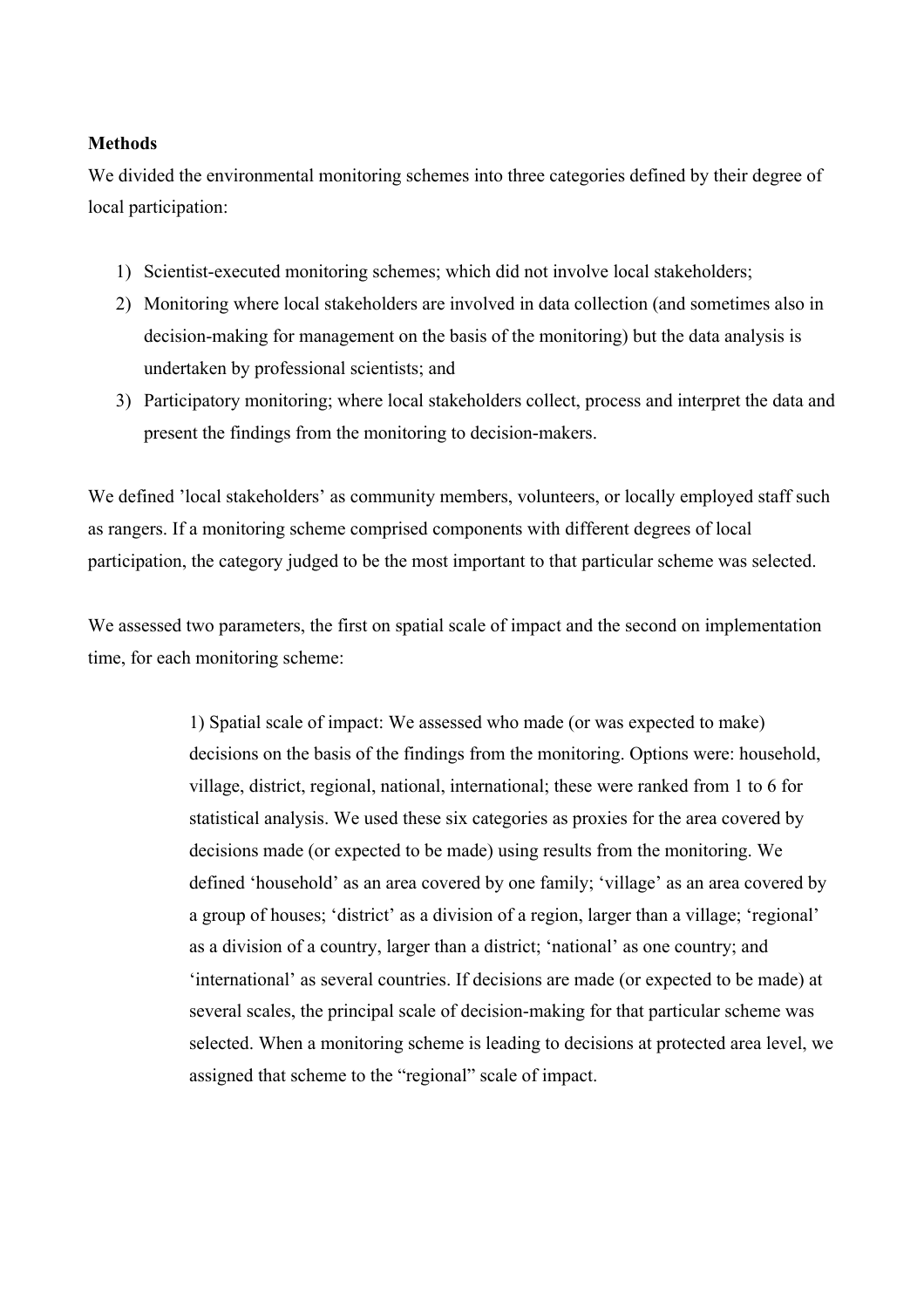2) Implementation time: What was (or what is likely to be) the minimum time from the start of the monitoring data collection to the findings being ready for decisionmaking. Options: 0-1, 1-3, 3-9, 9-27 years; these were ranked 1 to 4 for statistical analysis.

The same person scrutinized and evaluated all 104 monitoring schemes. A second person used the same criteria and independently evaluated a random selection of 20% of the schemes and she obtained the same results.

The results are presented in Table S2 and Fig. 1. Based on the data in Table S1, we used SigmaPlot to prepare Fig. 1. The circles were added by hand to encompass all participatory monitoring schemes (red circle in Fig. 1) and all scientist-executed monitoring schemes (blue circle in Fig. 1).

Differences in spatial impact scale and implementation time for the three monitoring categories were evaluated by Kruskal-Wallis test (PROC NPAR1WAY, SAS, SAS statistics). The correlation between spatial impact scale and implementation time was evaluated by Spearman correlation (PROC CORR SPEARMAN, SAS).

## **Results of the Statistical Tests**

Spatial impact scale decreased from a mean of 4.7 and 4.2 to 2.2 for categories 1, 2 and 3 respectively (Kruskal-Wallis test: Chisq: 40.5, *P*<0.001, n=104). Similarly, implementation time was reduced from typically 3-9 years in category 1 to 0-1 years in category 3, while category 2 had intermediate implementation time (Kruskal-Wallis test: Chisq: 48.1, *P*<0.001, n=91). The spatial impact scale and time for implementation was significantly positively correlated (Spearman rank: 0.61, *P*<0.001, n=91), indicating that time for implementation and spatial scale of impact increased correspondingly from participatory monitoring to scientist-executed schemes.

## **Reference**

World Bank (1992) *Guidelines for Monitoring and Evaluation of GEF Biodiversity Projects*. The World Bank, Washington.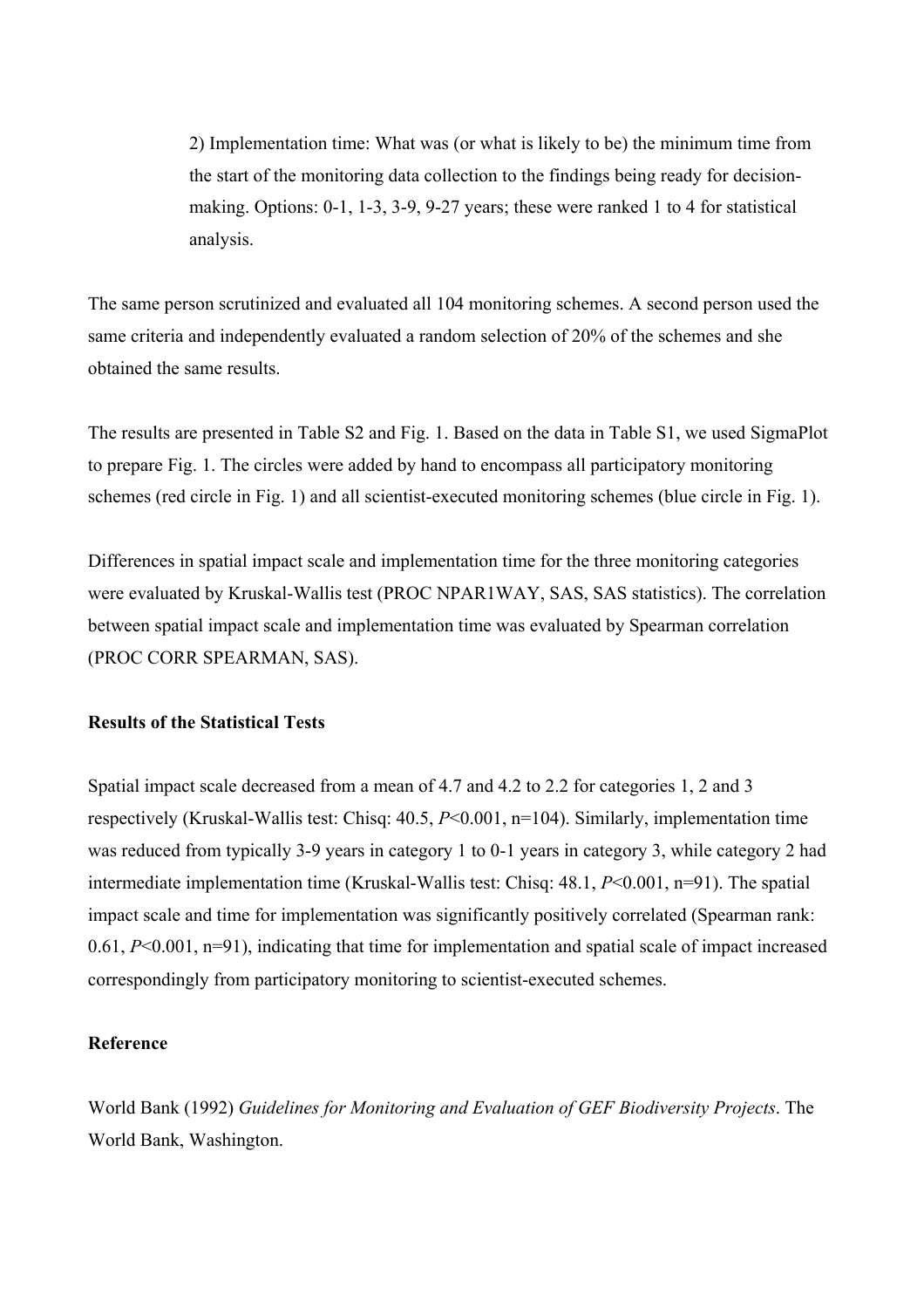**Table S1**. Summary of the dataset of published environmental monitoring schemes. List of schemes where the role of scientists and local stakeholders was described, showing the reference, short summary, category, the spatial scale of impact and the minimum time from the start of the monitoring data collection to the findings being ready for decision-making of each monitoring scheme.

| Reference                                                                                                                                       | <b>Short summary</b>                                                                                    | Category | <b>Spatial</b><br>impact<br>scale | <b>Time</b> |
|-------------------------------------------------------------------------------------------------------------------------------------------------|---------------------------------------------------------------------------------------------------------|----------|-----------------------------------|-------------|
| Agnew, D.J. (1997) Antarctic Science 9,<br>235-242.                                                                                             | Monitoring of marine ecosystems in the<br>Antarctic.                                                    | 1        | 6                                 | $9 - 27$    |
| Alcaraz-Segura, D., Cabello, J., Paruelo,<br>J. & Delibes, M. (2009) Environmental<br>Management 43, 38-48.                                     | Remote sensing of ecosystem functions<br>in Spanish national parks.                                     | 1        | 5                                 | $1 - 3$     |
| Barlow, A.C.D., Ahmed, M.I.U., Rahman,<br>M.M., Howladerc, A., Smith, A.C. &<br>Smith, J.L.D. (2008) Biological<br>Conservation 141, 2032-2040. | Monitoring the management of tiger,<br>Panthera tigris, in the Sundarbans of<br>Bangladesh.             | 1        | 5                                 | $1 - 3$     |
| Boyes, S.J. & Allen, J.H. (2007) Marine<br>Pollution Bulletin 55, 543-554.                                                                      | Topographic monitoring of a middle<br>estuary mudflat, Humber Estuary, UK.                              | 1        | $\overline{4}$                    | $9 - 27$    |
| Caro, T. (2008) African Zoology 43, 99-<br>116.                                                                                                 | Aerial censuses of large mammals in the<br>Katavi-Rukwa ecosystem of western<br>Tanzania.               | 1        | $\overline{4}$                    | $9 - 27$    |
| Chen, Q.L., Zhang, Y.Z. & Hallikainen,<br>M. (2007) Environmental Monitoring and<br>Assessment 124, 157-166.                                    | Water quality monitoring in the Gulf of<br>Finland.                                                     | 1        | 5                                 | n.a.        |
| Cheng, I.J., Huang, C.T., Hung, P.Y., Ke,<br>B.Z., Kuo, C.W. & Fong, C.L. (2009)<br>Zoological Studies 48, 83-94.                               | Monitoring the nesting ecology of green<br>turtle, Chelonia mydas, on Lanyu<br>(Orchid Island), Taiwan. | 1        | $\overline{4}$                    | $3-9$       |
| Cowx, I.G., Harvey, J.P., Noble, R.A. &                                                                                                         | Survey and monitoring of fish                                                                           |          | 4                                 | $3-9$       |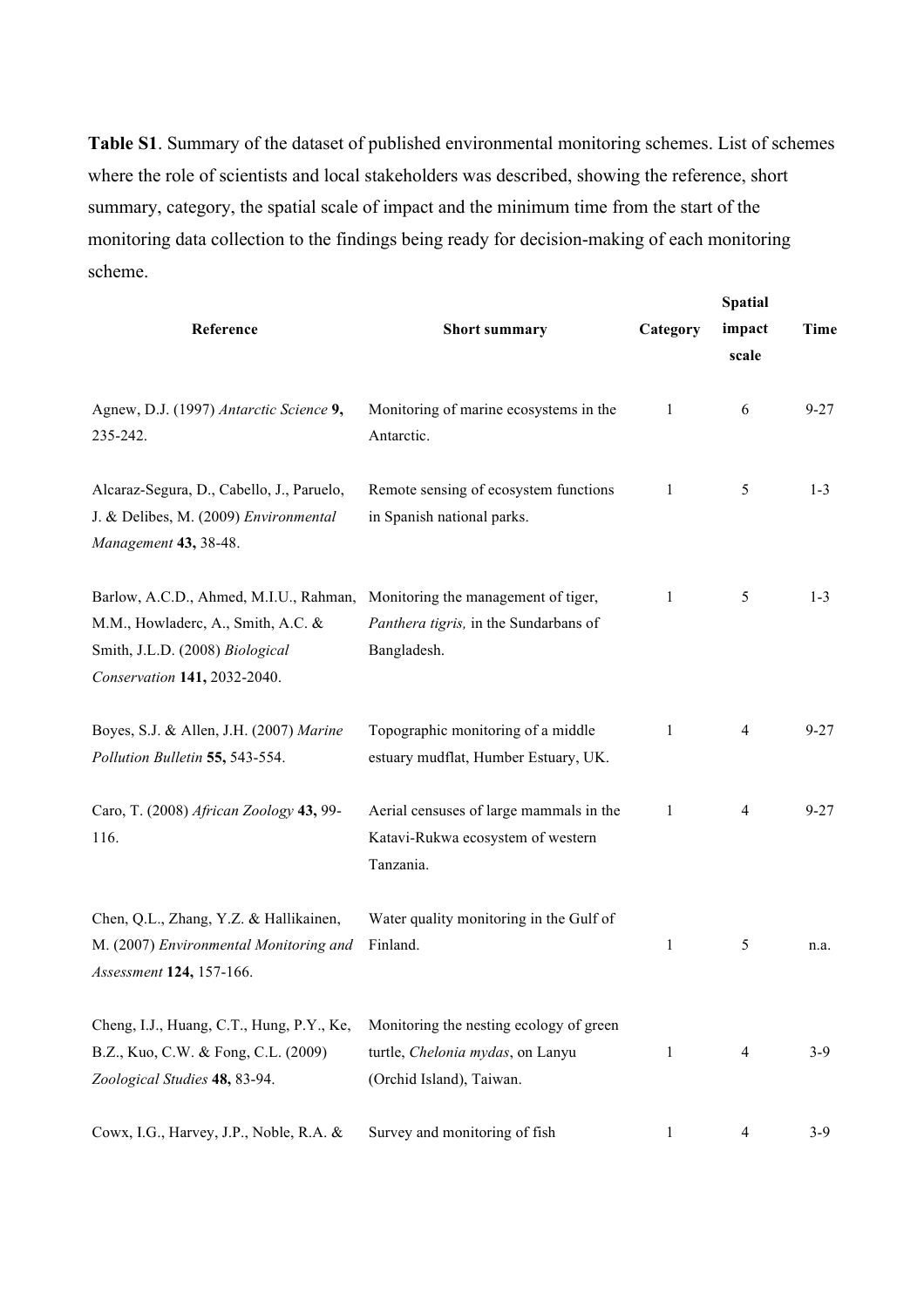Nunn, A.D. (2009) *Aquatic Conservation-*populations in river Special Areas of *Marine and Freshwater Ecosystems* **19,** 96-103. Conservation in the UK.

| Creuwels, J.C.S., Stark, J.S., Woehler,<br>E.J., van Franeker, J.A. & Ribic, C.A.<br>(2005) Polar Biology 28, 483-493.                                                                                                                                                                                         | Monitoring of a population of southern<br>giant petrel, Macronectes giganteus, in<br>the Frazier Islands, Wilkes Land,<br>Antarctica. | 1 | 4 | $3-9$    |
|----------------------------------------------------------------------------------------------------------------------------------------------------------------------------------------------------------------------------------------------------------------------------------------------------------------|---------------------------------------------------------------------------------------------------------------------------------------|---|---|----------|
| Critchley, C.N.R., Burke, M.J.W. &<br>Stevens, D.P. (2003) Biological<br>Conservation 115, 263-278.                                                                                                                                                                                                            | Botanical monitoring of lowland semi-<br>natural grasslands in agri-environment<br>schemes in the UK.                                 | 1 | 5 | $3-9$    |
| Doran, N.E., Balmer, J., Driessen, M.,<br>Bashford, R., Grove, S., Richardson,<br>A.M.M., Griggs, J. & Ziegeler, D. (2003)<br>Organisms Diversity & Evolution 3, 127-<br>149.                                                                                                                                  | Monitoring of vegetation and faunal<br>assemblages in Tasmania, Australia.                                                            | 1 | 5 | $9 - 27$ |
| Fancy, S.G., Gross, J.E. & Carter, S.L.<br>(2009) Environmental Monitoring and<br>Assessment 151, 161-174.                                                                                                                                                                                                     | Monitoring the status of natural<br>resources in U.S. national parks.                                                                 | 1 | 4 | n.a.     |
| Hansen, M.C., Stehman, S.V., Potapov,<br>P.V., Loveland, T.R., Townshend, J.R.G.,<br>DeFries, R.S., Pittman, K.W., Arunarwati,<br>B., Stolle, F., Steininger, M.K., Carroll,<br>M. & DiMiceli, C. (2008) Proceedings of<br>the National Academy of Sciences of the<br>United States of America 105, 9439-9444. | Remote sensing of humid tropical forest<br>clearing.                                                                                  | 1 | 6 | $1 - 3$  |
| Harper, G.J., Steininger, M.K., Tucker,<br>C.J., Juhn, D. & Hawkins, F. (2007) Fifty<br>years of deforestation and forest<br>fragmentation in Madagascar.<br>Environmental Conservation 34, 325-333.                                                                                                           | Monitoring deforestation and forest<br>fragmentation in Madagascar.                                                                   | 1 | 5 | $3-9$    |
| Hart, C.R., White, L.D., McDonald, A. &                                                                                                                                                                                                                                                                        | Monitoring related to ecosystem                                                                                                       | 1 | 4 | $3-9$    |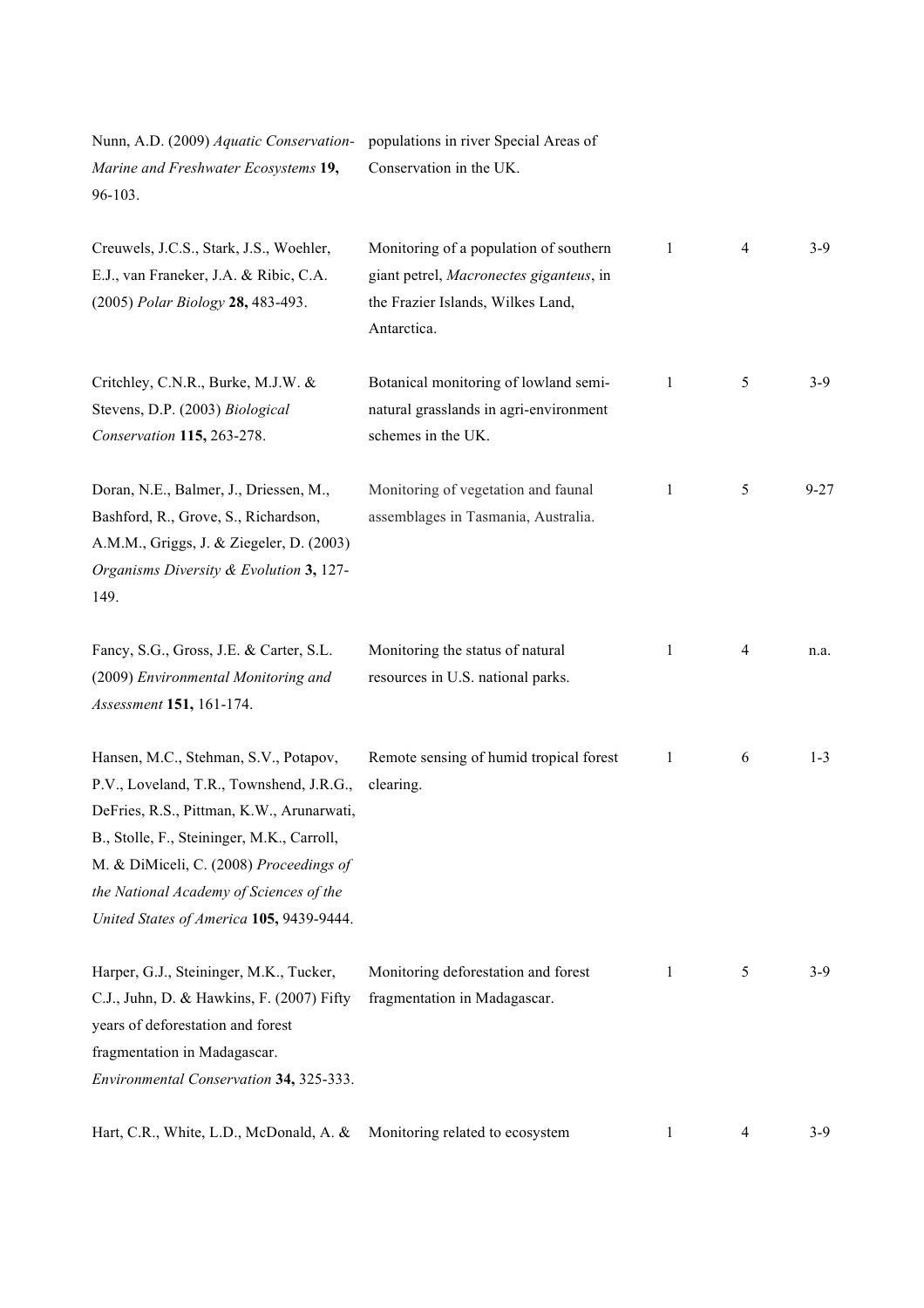| Sheng, Z.P. (2005) Journal of<br>Environmental Management 75, 399-409.                                                 | restoration on the Pecos River in<br>western Texas, U.S., to regulate<br>populations of salt cedar, Tamarix spp.,<br>and water resources. |              |   |          |
|------------------------------------------------------------------------------------------------------------------------|-------------------------------------------------------------------------------------------------------------------------------------------|--------------|---|----------|
| Kingsford, R.T. & Porter, J.L. (2009)<br>Wildlife Research 36, 29-40.                                                  | Aerial surveys of waterbird populations<br>in eastern Australia.                                                                          | 1            | 5 | $3-9$    |
| Kleinod K., Wissen M. & Bock M. (2005)<br>Journal for Nature Conservation 13, 115-<br>125.                             | Monitoring of vegetation changes in a<br>wetland in northern Germany using<br>earth observations and geo-data.                            | 1            | 4 | n.a.     |
| Kruger, J.M., Reilly, B.K. & Whyte, I.J.<br>(2008) Wildlife Research 35, 371-376.                                      | Assessments of population densities of<br>large herbivores in Kruger National<br>Park, South Africa.                                      | 1            | 4 | $3-9$    |
| Labau, V.J. (1993) Environmental<br>Monitoring and Assessment 26, 283-294.                                             | National forest health detection<br>monitoring programme in the United<br>States.                                                         | 1            | 5 | n.a.     |
| Lambin, E.F. & Ehrlich, D. (1997)<br>Remote Sensing of Environment 61, 181-<br>200.                                    | Monitoring of land-cover changes in<br>sub-Saharan Africa by remote sensing.                                                              | 1            | 6 | $9 - 27$ |
| Large, A.R.G., Mayes, W.M., Newson,<br>M.D. & Parkin, G. (2007) Applied<br>Vegetation Science 10, 417-428.             | Long-term monitoring of fen hydrology<br>and vegetation for wetland restoration in<br>Northumberland, UK.                                 | 1            | 4 | $9 - 27$ |
| Leight, A.K., Scott, G.I., Fulton, M.H. &<br>Daugomah, J.W. (2005) Integrative and<br>Comparative Biology 45, 143-150. | Long-term monitoring of grass shrimp<br>Palaemonetes spp. population metrics at<br>sites with agricultural run-off<br>influences.         | $\mathbf{1}$ | 5 | $9 - 27$ |
| Loman, J. & Andersson, G. (2007)<br>Biological Conservation 135, 46-56.                                                | Monitoring brown frogs, Rana arvalis<br>and Rana temporaria, in ponds in<br>southern Sweden.                                              | 1            | 5 | $9 - 27$ |
| Lyons, J.E., Runge, M.C., Laskowski,                                                                                   | Monitoring in the context of structured                                                                                                   | 1            | 5 | $3-9$    |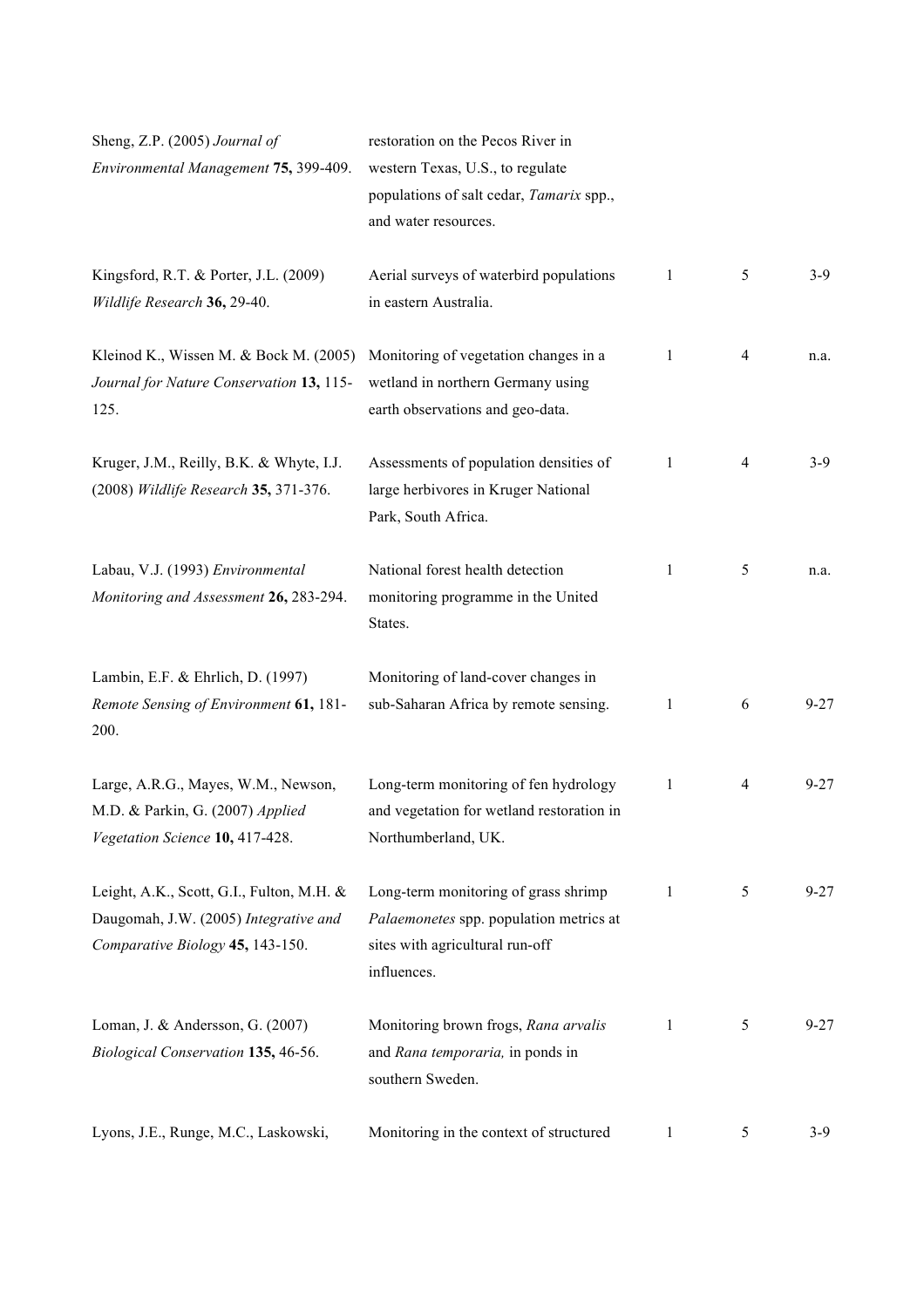| H.P. & Kendall, W.L. (2008) Journal of<br>Wildlife Management 72, 1683-1692.                                                                                                                           | decision-making and adaptive<br>management in the United States.                                                                                            |              |                |          |
|--------------------------------------------------------------------------------------------------------------------------------------------------------------------------------------------------------|-------------------------------------------------------------------------------------------------------------------------------------------------------------|--------------|----------------|----------|
| Martin, J., Kitchens, W.M. & Hines, J.E.<br>(2007) Conservation Biology 21, 472-481.                                                                                                                   | Monitoring programme for the<br>conservation of the snail kite,<br>Rostrhamus sociabilis, in Florida, U.S.                                                  | $\mathbf{1}$ | 5              | $3-9$    |
| Martins, S.D., Sanderson, J.G. & Silva-<br>Junior, J.D.E. (2007) Biodiversity and<br>Conservation 16, 857-870.                                                                                         | Monitoring of mammals in the<br>Caxiuanu National Forest, Brazil.                                                                                           | 1            | $\overline{4}$ | $3-9$    |
| Mattfeldt, S.D., Bailey, L.L. & Grant,<br>E.H.C. (2009) Biological Conservation<br>142, 720-737.                                                                                                       | Monitoring of green frog, Rana<br>clamitans, and other amphibians in the<br>wetlands of North America.                                                      | $\mathbf{1}$ | $\overline{4}$ | $3-9$    |
| Meyer, P. (2005) Forest Snow and<br>Landscape Research 79, 33-44.                                                                                                                                      | Monitoring in relation to a network of<br>Strict Forest Reserves serving as a<br>reference system for close-to-nature<br>forestry in Lower Saxony, Germany. | 1            | 5              | $9 - 27$ |
| Mysterud, A., Barton, K.A., Jedrzejewska,<br>B., Krasinski, Z.A., Niedzialkowska, M.,<br>Kamler, J.F., Yoccoz, N.G. & Stenseth,<br>N.C. (2007) Animal Conservation 10, 77-<br>87.                      | Monitoring for conservation of<br>European bison, Bison bonasus, in<br>Białowieża Primeval Forest, Poland.                                                  | 1            | $\overline{4}$ | $3-9$    |
| Ojeda-Martinez, C., Bayle-Sempere, J.T., Long-term monitoring of protected fish<br>Sanchez-Jerez, P., Forcada, A. & Valle, C. populations in Alicante, Spain.<br>(2007) Marine Biology 151, 1153-1161. |                                                                                                                                                             | 1            | 4              | $3-9$    |
| Orell, P. (2004) Conservation Science<br>Western Australia 5, 51-95.                                                                                                                                   | Fauna monitoring in Western Australia<br>under the Western Shield programme.                                                                                | 1            | 4              | $3-9$    |
| Pasqualini, V., Pergent-Martini, C.,<br>Fernandez, C., Ferrat, L., Tomaszewski,<br>J.E. & Pergent, G. (2006) Aquatic<br>Conservation-Marine and Freshwater<br>Ecosystems 16, 43-60.                    | Monitoring of aquatic plants in two<br>Corsican coastal lagoons, western<br>Mediterranean Sea.                                                              | 1            | 4              | n.a.     |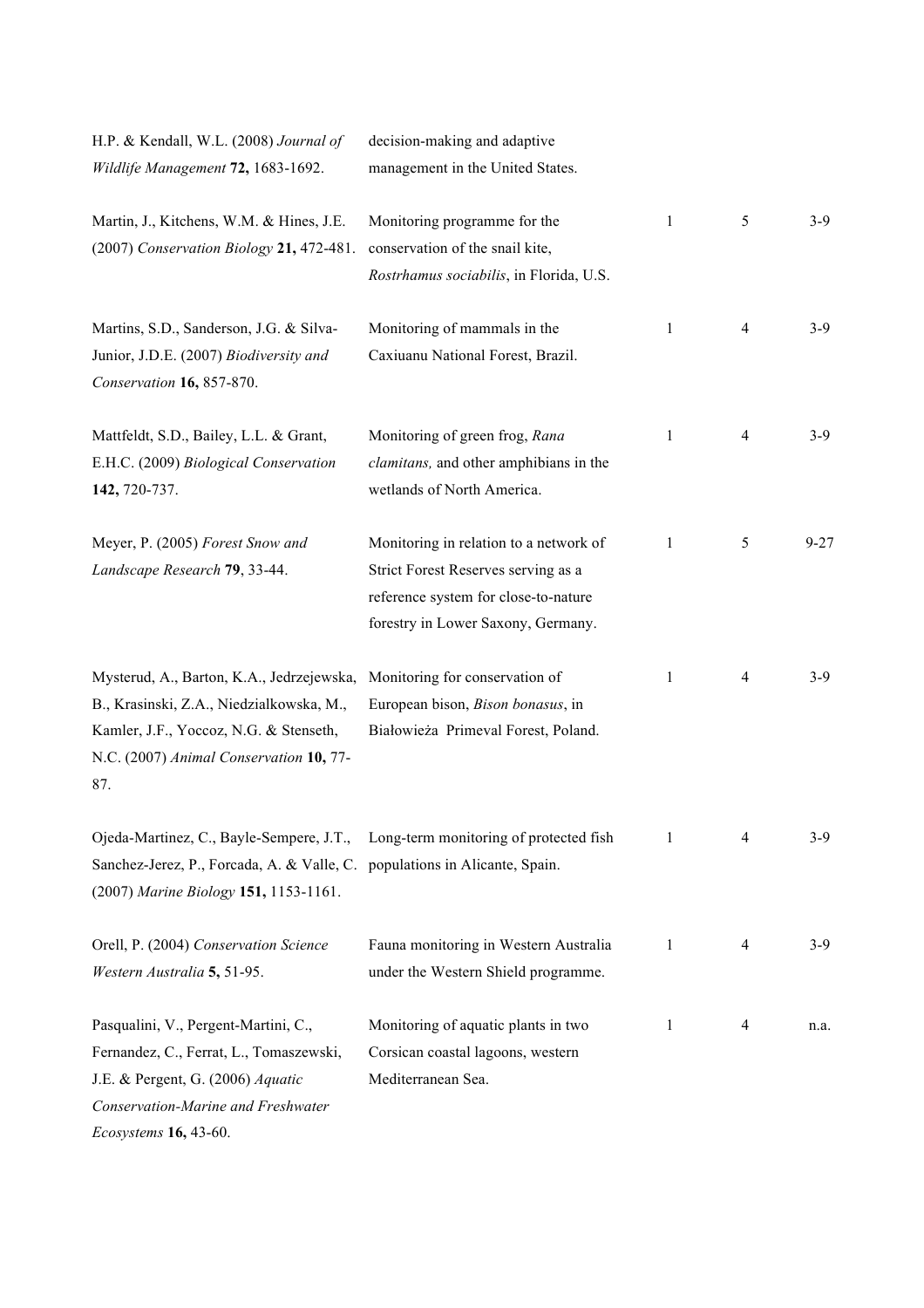| Philippart, C.J.M., Lindeboom, H.J., van<br>der Meer, J., van der Veer, H.W. & Witte,<br>J.I. (1996) ICES Journal of Marine<br>Science 53, 1120-1129.                                                                                                                    | Monitoring of long-term fluctuations in<br>fish recruit abundance in the western<br>Wadden Sea.       |   |   |          |  |
|--------------------------------------------------------------------------------------------------------------------------------------------------------------------------------------------------------------------------------------------------------------------------|-------------------------------------------------------------------------------------------------------|---|---|----------|--|
|                                                                                                                                                                                                                                                                          |                                                                                                       | 1 | 6 | $9 - 27$ |  |
| Potapov, P., Yaroshenko, A., Turubanova,<br>S., Dubinin, M., Laestadius, L., Thies, C.,<br>Aksenov, D., Egorov, A., Yesipova, Y.,<br>Glushkov, I., Karpachevskiy, M.,<br>Kostikova, A., Manisha, A., Tsybikova, E.<br>& Zhuravleva, I. (2008) Ecology and<br>Society 13. | Mapping the world's intact forest<br>landscapes by remote sensing.                                    | 1 | 6 | $1 - 3$  |  |
| Potvin, M.J., Drummer, T.D., Vucetich,<br>J.A., Beyer, D.E., Peterson, R.O. &<br>Hammill, J.H. (2005) Journal of Wildlife<br>Management 69, 1660-1669.                                                                                                                   | Monitoring and habitat analysis of a<br>population of wolves, Canis lupus, in<br>Upper Michigan, U.S. | 1 | 5 | $3-9$    |  |
| Prugh, L.R., Ritland, C.E., Arthur, S.M. & Monitoring the population dynamics of<br>Krebs, C.J. (2005) Molecular Ecology 14,<br>1585-1596.                                                                                                                               | coyote, Canis latrans, by genotyping<br>faeces.                                                       | 1 | 5 | $3-9$    |  |
| Scott, D., Scofield, P., Hunter, C. &<br>Letcher, D. (2008) Decline of sooty<br>shearwaters, Puffinus griseus, on the<br>snares, New Zealand. Papers and<br>Proceedings of the Royal Society of<br>Tasmania 142, 185-196.                                                | Monitoring the decline of sooty<br>shearwater, Puffinus griseus, on the<br>Snares, New Zealand.       | 1 | 6 | $9 - 27$ |  |
| Shapiro, A.C. & Rohmann, S.O. (2005)<br>Revista de Biologia Tropical 53, 185-193.                                                                                                                                                                                        | Satellite imagery for conservation and<br>management of coral reefs in Puerto<br>Rico and the U.S.    | 1 | 6 | $1 - 3$  |  |
| Short, F.T., Koch, E.W., Creed, J.C.,<br>Magalhaes, K.M., Fernandez, E. &<br>Gaeckle, J.L. (2006) Marine Ecology 27,                                                                                                                                                     | SeagrassNet monitoring across the<br>Americas: case studies of seagrass<br>decline.                   | 1 | 6 | $1 - 3$  |  |

277-289.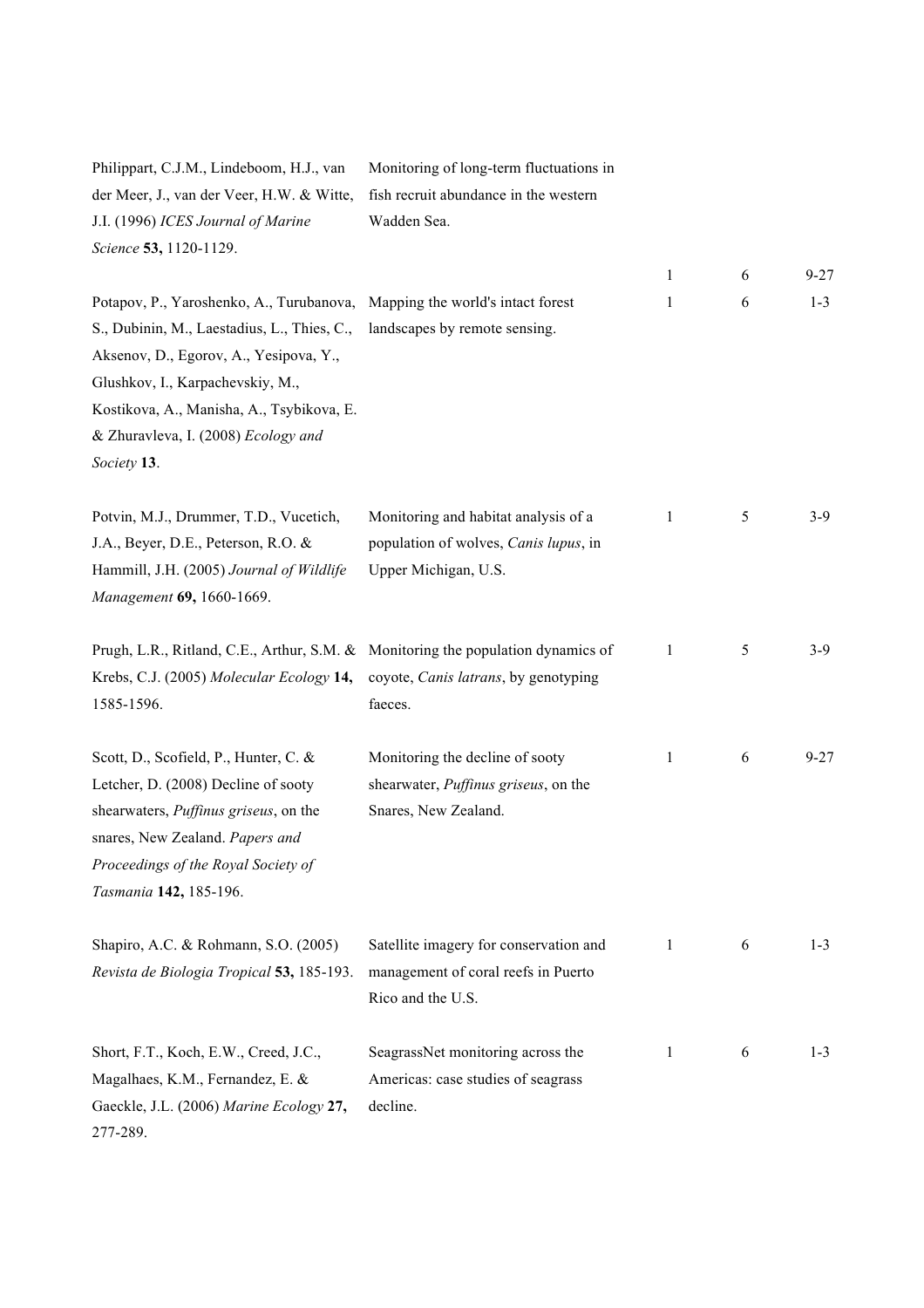| Spieles, D.J., Coneybeer, M. & Horn, J.<br>(2006) Environmental Management 38,<br>837-852.                                                                                                                                | Monitoring of macro-invertebrates and<br>vegetation in two wetlands in Ohio, U.S.                                                                                  |   |                |          |
|---------------------------------------------------------------------------------------------------------------------------------------------------------------------------------------------------------------------------|--------------------------------------------------------------------------------------------------------------------------------------------------------------------|---|----------------|----------|
|                                                                                                                                                                                                                           |                                                                                                                                                                    | 1 | 5              | $3-9$    |
| Tam, T.W. & Ang, P.O. (2008) Repeated<br>physical disturbances and the stability of<br>sub-tropical coral communities in Hong<br>Kong, China. Aquatic Conservation-<br>Marine and Freshwater Ecosystems 18,<br>1005-1024. | Long-term monitoring programme of<br>sub-tropical coral communities in Hong<br>Kong, China.                                                                        | 1 | 4              | $1 - 3$  |
| Thackway, R., Lee, A., Donohue, R.,<br>Keenan, R.J. & Wood, M. (2007)<br>Landscape and Urban Planning 79, 127-<br>136.                                                                                                    | Mapping of vegetation across Australia<br>to develop national-level vegetation<br>information frameworks.                                                          | 1 | 5              | $3-9$    |
| Trathan, P.N., Forcada, J., Atkinson, R.,<br>Downie, R.H. & Shears, J.R. (2008)<br>Biological Conservation 141, 3019-3028.                                                                                                | Monitoring of the population of gentoo<br>penguin (Pygoscelis papua) breeding at<br>Goudier Island, Port Lockroy, Palmer<br>Archipelago, Antarctica.               | 1 | $\overline{4}$ | $9 - 27$ |
| Vandekerkhove, K., De Keersmaeker, L.,<br>Baeté, H. & Walleyn, R. (2005) Forest<br>Snow Landscape Research. 79, 145-156.                                                                                                  | Monitoring programme to study the<br>spontaneous development of the woody<br>and herbal layer when managed forests<br>are left for free development in<br>Belgium. | 1 | 4              | $9 - 27$ |
| Zhang, Y.Z., Chen, Z.Y., Zhu, B.Q., Luo,<br>X.Y., Guan, Y.N., Guo, S. & Nie, Y.P.<br>(2008) Environmental Monitoring and<br>Assessment 147, 327-337.                                                                      | Remote sensing and geographic<br>information systems (GIS) to monitor<br>land desertification in Yulin, north-west<br>China.                                       | 1 | 4              | $9 - 27$ |
| Andrianandrasana, H.T.,<br>Randriamahefasoa, J., Durbin, J., Lewis,<br>R.E. & Ratsimbazafy, J.H. (2005)<br>Biodiversity and Conservation 14, 2757-<br>2774.                                                               | Participatory ecological monitoring of<br>the Alaotra wetlands of Madagascar.                                                                                      | 2 | 2              | $1 - 3$  |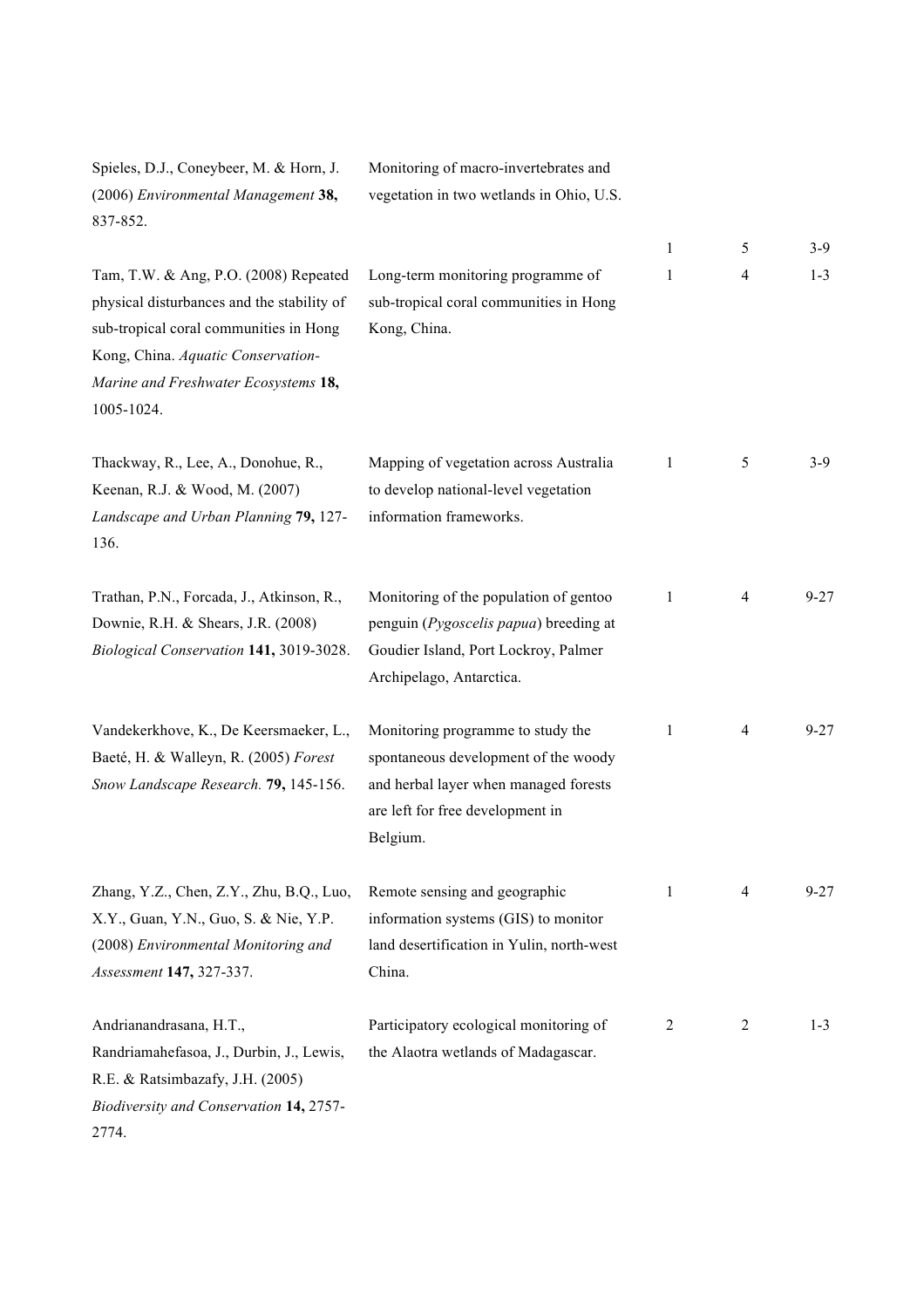| Bennun, L., Matiku, P., Mulwa, R.,        | Monitoring of Important Bird Areas in     |                |                |          |
|-------------------------------------------|-------------------------------------------|----------------|----------------|----------|
| Mwangi, S. & Buckley, P. (2005)           | Africa, with Kenya as a case study.       |                |                |          |
| Biodiversity and Conservation 14, 2575-   |                                           |                |                |          |
| 2590.                                     |                                           |                |                |          |
|                                           |                                           | 2              | 5              | $1 - 3$  |
| Von Brandis, R.G. & Reilly, B.K. (2007)   | Monitoring of trophy quality in South     | 2              | $\overline{4}$ | $1 - 3$  |
| South African Journal of Wildlife         | Africa to detect quality change over      |                |                |          |
| Research 37, 153-158.                     | time.                                     |                |                |          |
| Brashares, J.S. & Sam, M.K. (2005)        | Monitoring of wildlife species in Ghana,  | $\overline{2}$ | 5              | $9 - 27$ |
| Biodiversity and Conservation 14, 2709-   | West Africa.                              |                |                |          |
| 2722.                                     |                                           |                |                |          |
| Bray, G.S. & Schramm, H.L. (2001)         | The volunteer angler diary programme      | $\overline{2}$ | 5              | n.a.     |
| North American Journal of Fisheries       | for use as a fishery assessment tool in   |                |                |          |
| Management 21, 606-615.                   | Mississippi, U.S.                         |                |                |          |
| Buchanan, G.M., Donald, P.F., Fishpool,   | Inventory and remote sensing in           | 2              | 6              | $3-9$    |
| L.D.C., Arinaitwe, J.A., Balman, M. &     | Important Bird Areas (IBA) in Africa.     |                |                |          |
| Mayaux, P. (2009) Bird Conservation       |                                           |                |                |          |
| International 19, 49-61.                  |                                           |                |                |          |
| Capt, S. (2007) Wildlife Biology 13, 356- | Monitoring the lynx Lynx lynx in the      | 2              | 5              | $3-9$    |
| 364.                                      | Swiss Jura Mountains.                     |                |                |          |
| Chamberlain, D. & Vickery, J. (2002)      | Large-scale monitoring studies of         | 2              | 5              | $3-9$    |
| British Birds 95, 300-310.                | declining farmland birds in the UK.       |                |                |          |
| Constantino, P.D.L., Fortini, L.B.,       | Indigenous collaborative research and     | $\overline{2}$ | 4              | $1 - 3$  |
| Kaxinawa, F.R.S., Kaxinawa, A.M.,         | monitoring for wildlife management in     |                |                |          |
| Kaxinawa, E.S., Kaxinawa, A.P.,           | Kaxinawa, Acre, Brazil.                   |                |                |          |
| Kaxinawa, L.S., Kaxinawa, J.M. &          |                                           |                |                |          |
| Kaxinawa, J.P. (2008) Biological          |                                           |                |                |          |
| Conservation 141, 2718-2729.              |                                           |                |                |          |
| De Leeuw, J.J., Buijse, A.D., Grift, R.R. | Management and monitoring of the          | 2              | 5              | $9 - 27$ |
| & Vinter, H.V. (2005) Large Rivers 15,    | return of riverine fish species following |                |                |          |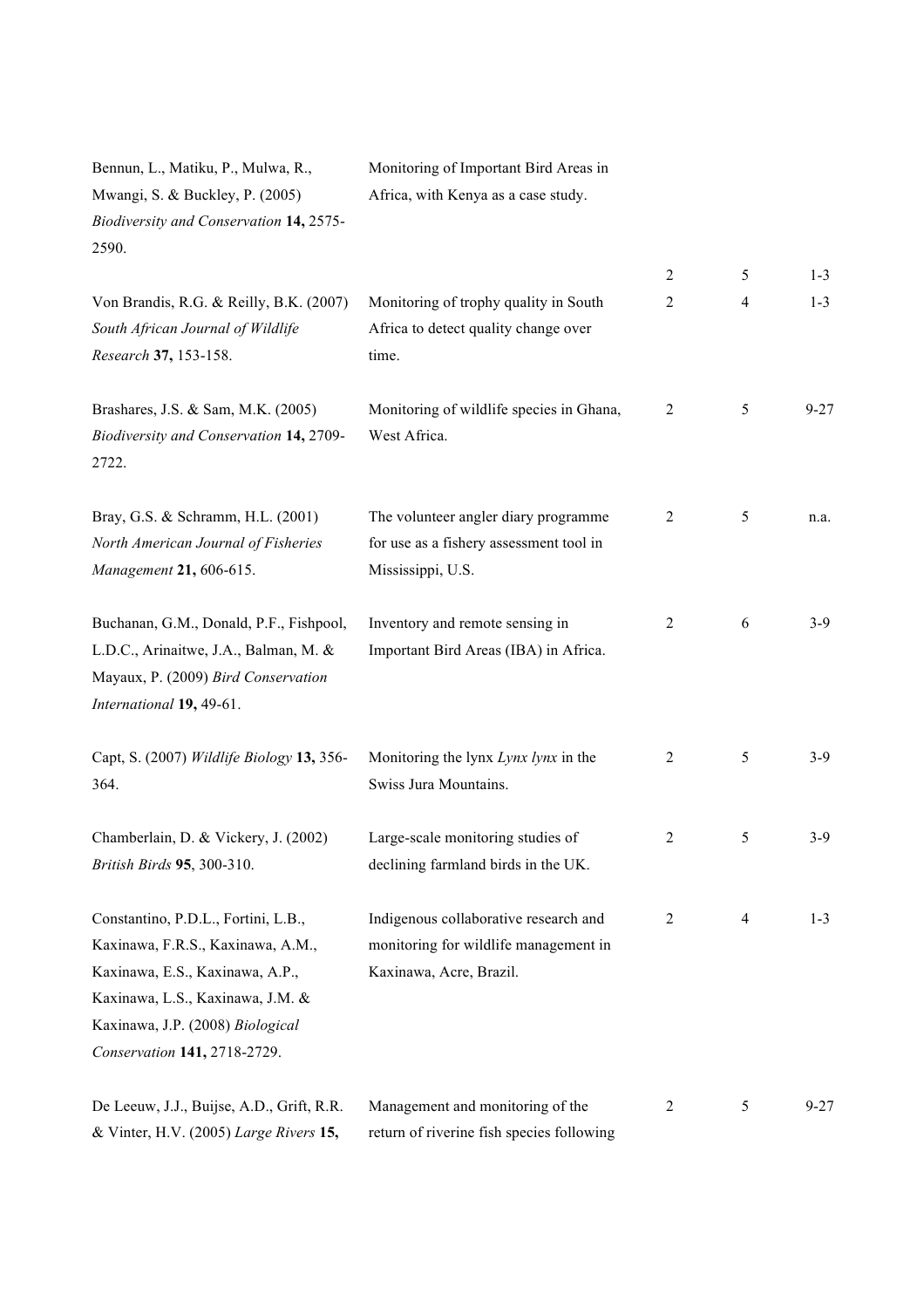| 391-411.                                                                                                                                                        | rehabilitation of Dutch rivers.                                                                                |                |                |          |
|-----------------------------------------------------------------------------------------------------------------------------------------------------------------|----------------------------------------------------------------------------------------------------------------|----------------|----------------|----------|
| Ericsson, G. & Wallin, K. (1999) Wildlife<br>Biology 5, 177-185.                                                                                                | Hunter observations as an index of<br>moose, Alces alces, population<br>parameters in Sweden.                  | $\overline{2}$ | $\overline{4}$ | $0 - 1$  |
| Evans, C., Abrams, E., Reitsma, R., Roux,<br>K., Salmonsen, L. & Marra, P.P. (2005)<br>Conservation Biology 19, 589-594.                                        | The Neighbourhood Nestwatch<br>programme, a citizen-science initiative<br>in the U.S.                          | $\overline{2}$ | 1              | $0 - 1$  |
| Flade, M. & Schwarz, J. (2004) Vogelwelt<br>125, 177-213.                                                                                                       | The German Common Birds Census on<br>population changes in German forest<br>birds.                             | $\overline{2}$ | 5              | $3-9$    |
| Gaidet, N., Fritz, H. & Nyahuma, C.<br>(2003) Biodiversity and Conservation 12,<br>1571-1585.                                                                   | Participatory monitoring of large<br>mammals in non-protected areas of the<br>Zambezi Valley, Zimbabwe.        | $\overline{2}$ | $\overline{4}$ | n.a.     |
| Gray, M. & Kalpers, J. (2005)<br>Biodiversity and Conservation 14, 2723-<br>2741.                                                                               | Ranger-based monitoring in the<br>Virunga-Bwindi region of East-Central<br>Africa.                             | $\overline{2}$ | $\overline{4}$ | $0 - 1$  |
| Hamerlynck, O. & Hostens, K. (1994)<br>Hydrobiologia 283, 497-507.                                                                                              | Monitoring of fyke catches of marine<br>fish in the Oosterschelde Estuary, North<br>Sea.                       | $\overline{2}$ | 5              | $9 - 27$ |
| Haskell, B. (1998) Florida Keys National<br>Marine Sanctuary Zone Performance<br>Report Year 1. National Oceanic and<br>Atmospheric Administration, Washington. | Monitoring of the Florida Keys National<br>Marine Sanctuary in the U.S.                                        | $\overline{2}$ | 4              | n.a.     |
| Hiller, M.A. (1991) Marine Pollution<br>Bulletin 23, 645-648.                                                                                                   | The National Estuary Programme to<br>monitor pollution of estuaries in the<br>United States.                   | $\overline{2}$ | 5              | n.a.     |
| Katzner, T., Robertson, S., Robertson, B.,<br>Klucsarits, J., McCarty, K. & Bildstein,<br>K.L. (2005) Journal of Field Ornithology                              | Volunteer-based nest-box programme<br>for American Kestrel (Falco sparverius)<br>in eastern Pennsylvania, U.S. | 2              | 4              | $9 - 27$ |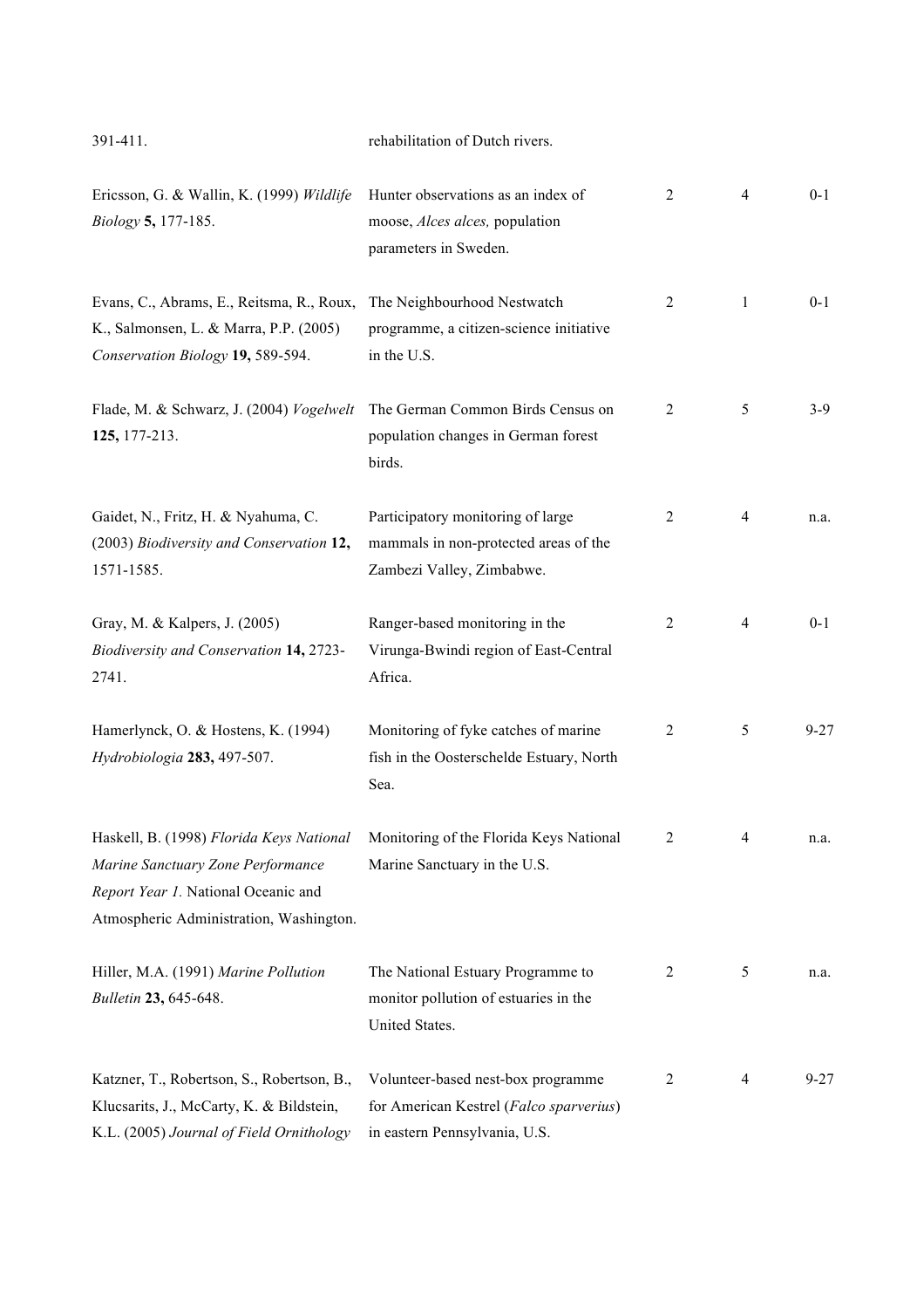# **76,** 217-226.

| Kovacs, A., Mammen, U.C.C. &<br>Wernham, C.V. (2008) Ambio 37, 408-<br>412.                                                                                            | European monitoring of raptors and<br>owls.                                                                                        | 2              | 6              | n.a.    |
|------------------------------------------------------------------------------------------------------------------------------------------------------------------------|------------------------------------------------------------------------------------------------------------------------------------|----------------|----------------|---------|
| Lindén, H., Helle, E., Helle, P. &<br>Wikman, M. (1996) Finnish Game<br>Research. 49, 4-11.                                                                            | The wildlife triangle monitoring scheme<br>in Finland.                                                                             | 2              | 5              | $3-9$   |
| Lyons, A. (1998a) A profile of the<br>community-based monitoring systems of<br>three Zambian rural development<br>projects, pp. 3-13. USAID-Zambia,<br>Lusaka, Zambia. | ADMADE, a programme of the<br>National Parks and Wildlife Services for<br>managing wildlife in Game<br>Management Areas in Zambia. | 2              | $\overline{2}$ | $0 - 1$ |
| Mansell, M.W. (2002) Acta Zoologica<br>Academiae Scientiarum Hungaricae 48,<br>165-173.                                                                                | Monitoring programme of lacewings<br>(Insecta: Neuroptera) in southern Africa.                                                     | 2              | 5              | n.a.    |
| Mitschke, A., Sudfeldt, C., Heidrich-<br>Riske, H. & Röschmeister, R. (2005)<br>Vogelwelt 126, 127-140.                                                                | Monitoring of common breeding birds<br>in the wider countryside of Germany.                                                        | $\overline{2}$ | 5              | $1 - 3$ |
| Mulder, C., Aldenberg, T., de Zwart, D.,<br>van Wijnen, H.J. & Breure, A.M. (2005)<br>Environmetrics 16, 357-373.                                                      | Monitoring the biodiversity of plants,<br>adult butterflies and leaf-miners in a<br>Dutch nature reserve.                          | 2              | 5              | $3-9$   |
| Noss, A.J., Oetting, I. & Cuellar, R.<br>(2005) Biodiversity and Conservation 14,<br>2679-2693.                                                                        | Hunter-self monitoring of game species<br>by the Isoseño-Guarani in the Bolivian<br>Chaco.                                         | $\overline{2}$ | 2              | $3-9$   |
| Obura, D.O. (2001) Bulletin of Marine<br>Science 69, 777-791.                                                                                                          | The participatory monitoring of shallow<br>tropical marine fisheries by artisanal<br>fisherpeople in Diani, Kenya.                 | 2              | $\overline{2}$ | $1 - 3$ |
| Pattengill-Semmens, C.V. & Semmens,<br>B.X. (1998) Fish Census Data Generated                                                                                          | Volunteer monitoring of fish<br>populations in a U.S. National Marine                                                              | 2              | 4              | n.a.    |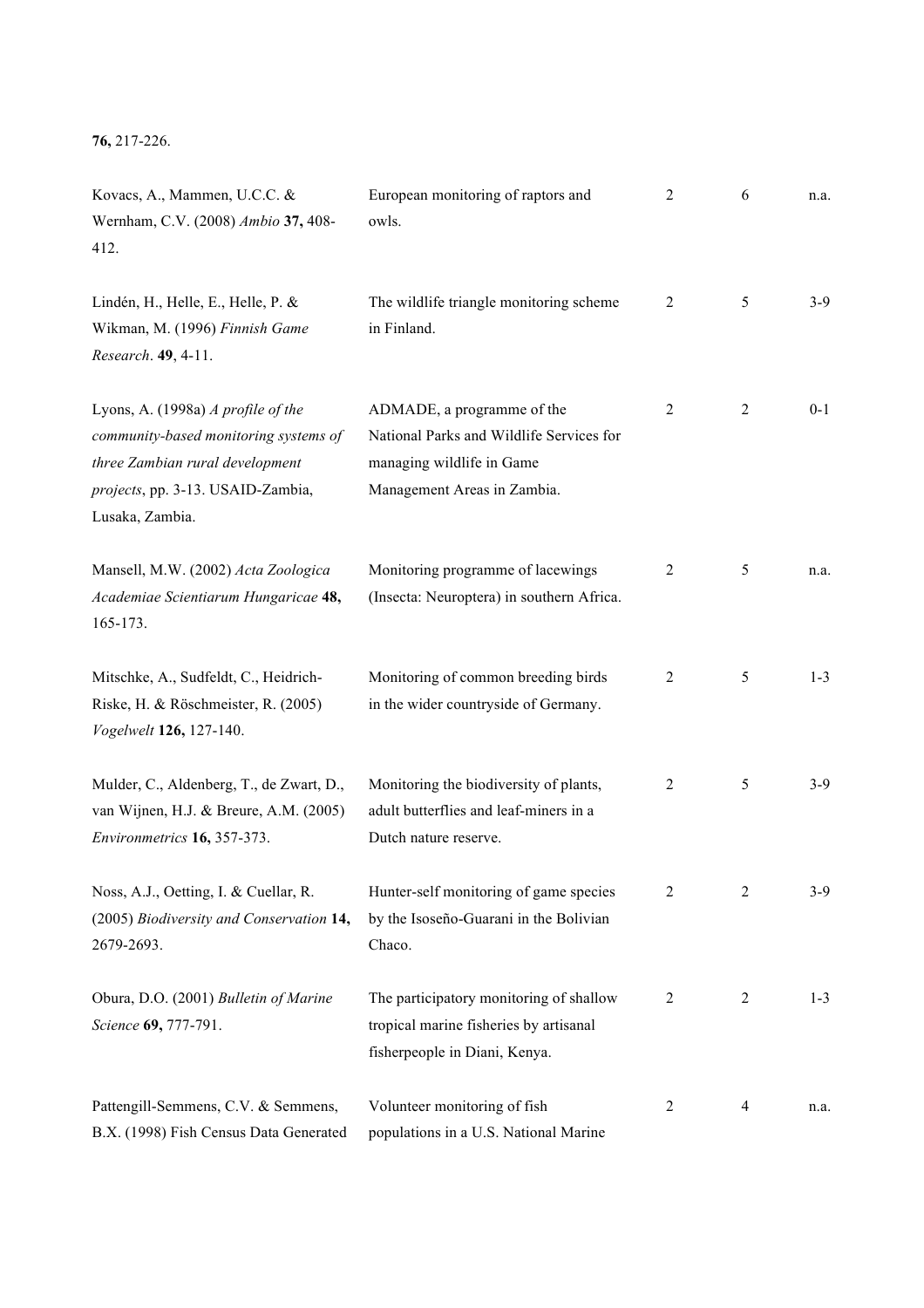by Non-experts In the Flower Garden Banks National Marine Sanctuary. *Gulf of*  Mexico. *Mexico Science* **2**, 196-207. Sanctuary in the north-western Gulf of

| Phillips, B.F. & Melville-Smith, R. (2005)<br>Bulletin of Marine Science 76, 485-500.                                                                                                 | Monitoring of the fishery of western<br>rock lobster, Panulirus cygnus, in<br>Western Australia. | $\overline{2}$ | 5              | $3-9$    |
|---------------------------------------------------------------------------------------------------------------------------------------------------------------------------------------|--------------------------------------------------------------------------------------------------|----------------|----------------|----------|
| Pollard, E., Moss, D. & Yates, T.J. (1995)<br>Journal of Applied Ecology 32, 9-16.                                                                                                    | Monitoring of population trends of<br>common British butterflies.                                | $\overline{2}$ | 5              | $9 - 27$ |
| Saracco, J.F., Desante, D.F. & Kaschube,<br>D.R. (2008) Journal of Wildlife<br>Management 72, 1665-1673.                                                                              | Land-bird monitoring programmes for<br>conservation in North America.                            | 2              | 5              | $3-9$    |
| Savan, B., Morgan, A.J. & Gore, C.<br>(2003) Environmental Management 31,<br>561-568.                                                                                                 | Citizens' Environment Watch, a<br>volunteer environmental monitoring<br>scheme in Canada.        | 2              | $\overline{c}$ | $0 - 1$  |
| Smeltzer, E. & Heiskary, S.A. (1990)<br>Analysis and Applications of Lake User<br>Survey Data. Lake Reservoir<br>Management. 6, 109-118.                                              | Citizens' water quality sampling and<br>lake user perception surveys in the<br>United States.    | 2              | 5              | $1 - 3$  |
| Steinmetz, R. (2000) IIED Evaluating<br>Eden Series Discussion Paper 13,<br>International Institute for Environment<br>and Development, London.                                       | Monitoring of protected areas with local<br>stakeholders in Lao P.D.R.                           | $\overline{2}$ | $\overline{4}$ | $1 - 3$  |
| Strauss, E., Grauer, A., Bartel, M., Klein,<br>R., Wenzelides, L., Greiser, G., Muchin,<br>A., Nosel, H. & Winter, A. (2008)<br>European Journal of Wildlife Research<br>54, 142-147. | Monitoring of the European Hare<br>(Lepus europaeus) in Germany.                                 | 2              | 5              | $3-9$    |
| Ticheler, H.J., Kolding, J. & Chanda, B.<br>(1998) Fisheries Management and<br>Ecology 5, 81-92.                                                                                      | Monitoring of fisheries in the<br>Bangweulu Swamps of Zambia.                                    | 2              | 4              | $1 - 3$  |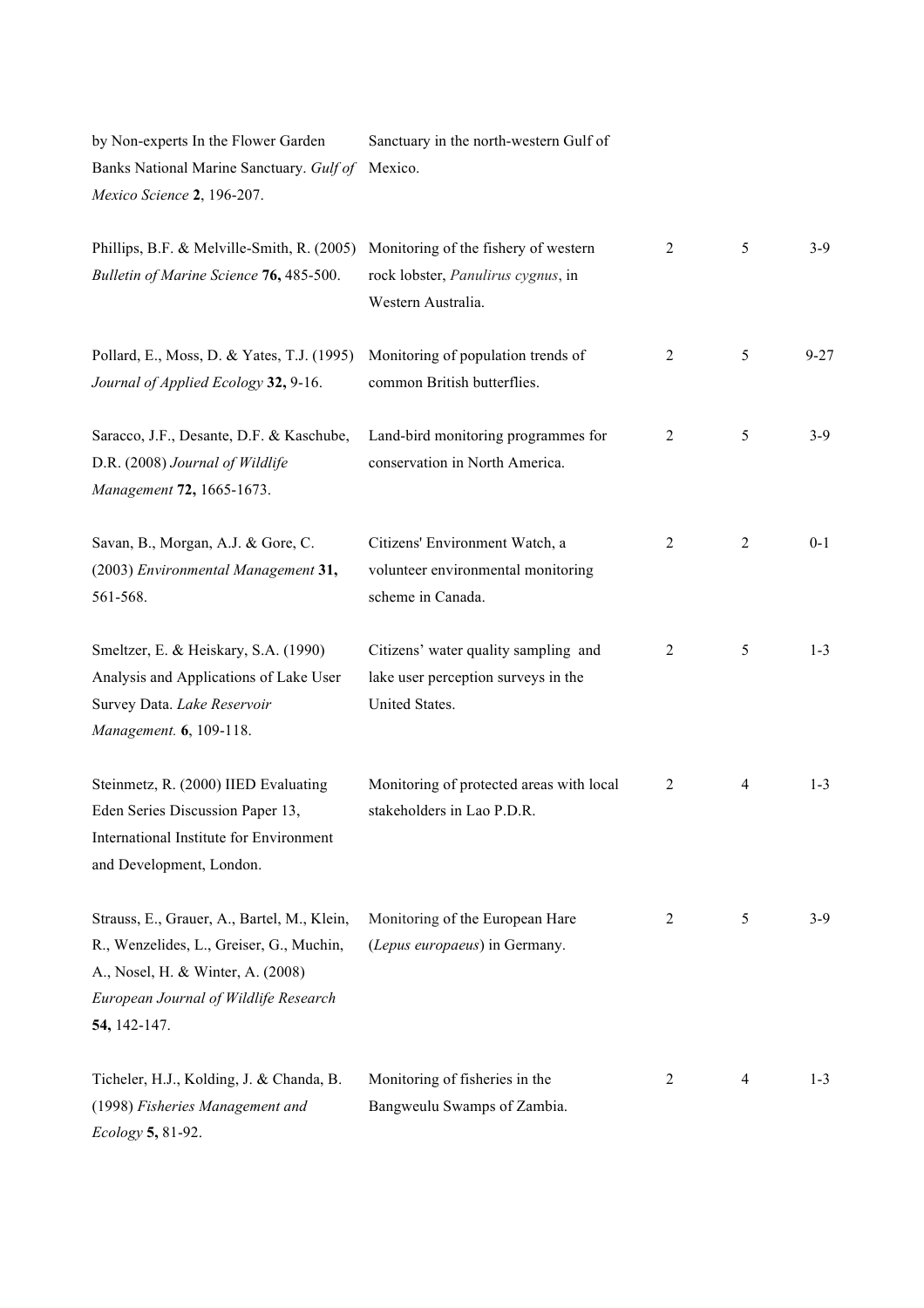| Turner, W.R. (2003) Landscape and<br>Urban Planning 65, 149-166.                                                                                                               | Volunteer-based bird monitoring project<br>'Tucson Bird Count' in the United<br>States.                                              |                |                |         |
|--------------------------------------------------------------------------------------------------------------------------------------------------------------------------------|--------------------------------------------------------------------------------------------------------------------------------------|----------------|----------------|---------|
|                                                                                                                                                                                |                                                                                                                                      | $\overline{2}$ | $\overline{4}$ | $1 - 3$ |
| Danielsen, F., Jensen, A.E., Alviola, P.A.,<br>Balete, D.S., Mendoza, M., Tagtag, A.,<br>Custodio, C. & Enghoff, M. (2005)<br>Biodiversity and Conservation 14, 2633-<br>2652. | Monitoring of Philippine protected areas<br>by rangers and community volunteers.                                                     | 3              | $\overline{4}$ | $0 - 1$ |
| Fernandez-Gimenez, M.E. (2000)<br>Ecological Applications 10, 1318-1326.                                                                                                       | Mongolian nomadic pastoralists'<br>ecological knowledge of rangeland<br>management.                                                  | 3              | $\overline{2}$ | $0 - 1$ |
| Granek, E.F. & Brown, M.A. (2005)<br>Conservation Biology 19, 1724-1732.                                                                                                       | Marine conservation and monitoring<br>with the involvement of local people in<br>Moheli, Comoros Islands.                            | 3              | $\overline{4}$ | $1 - 3$ |
| Huntington, H., Callaghan, T., Fox, S. &<br>Krupnik, I. (2004) Ambio 18-23.                                                                                                    | Traditional ecological knowledge of<br>terrestrial ecosystem change in the<br>North American Arctic.                                 | 3              | $\overline{2}$ | $0 - 1$ |
| Johannes, R.E. (1998) Ocean & Coastal<br>Management 40, 165-186.                                                                                                               | Village-based management of marine<br>resources in Vanuatu, including<br>monitoring.                                                 | 3              | $\overline{2}$ | $0 - 1$ |
| Kitson, J.C. & Moller, H. (2008). Papers<br>and Proceedings of the Royal Society of<br>Tasmania, 142, 161-176.                                                                 | Resource management practice on the<br>part of Rakiura Maori harvesters of<br>Sooty Shearwater, Puffinus griseus, in<br>New Zealand. | 3              | 1              | $0 - 1$ |
| LaRochelle, S. & Berkes, F. (2003)<br>International Journal of Sustainable<br>Development and World Ecology 10, 361-<br>375.                                                   | Traditional ecological knowledge of<br>biodiversity on the part of the Raramuri<br>in the Sierra Tarahumara, Mexico.                 | 3              | 1              | $0 - 1$ |
| Lyons, A. (1998b) A profile of the                                                                                                                                             | Participatory monitoring in the                                                                                                      | 3              | $\overline{2}$ | $0 - 1$ |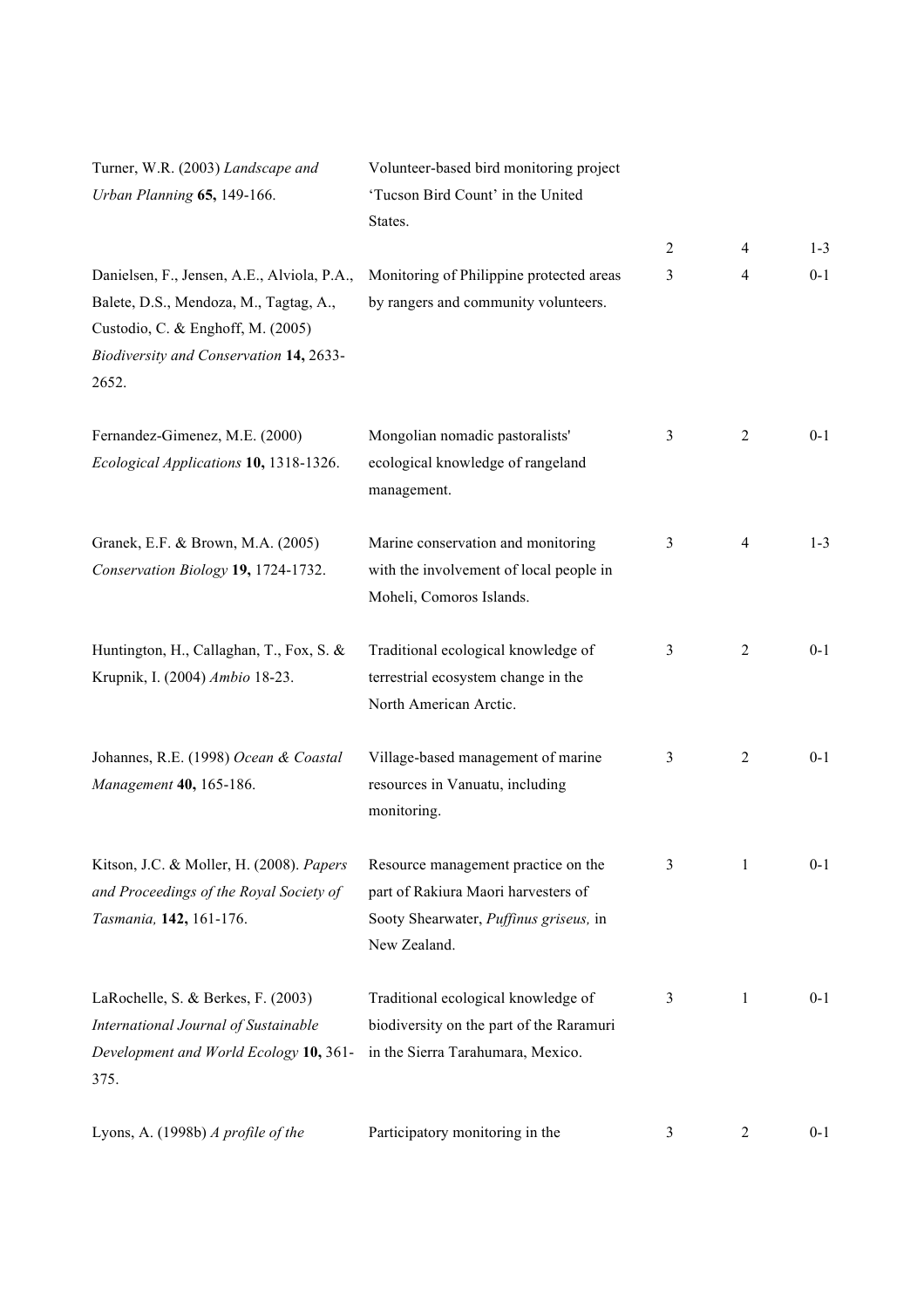| community-based monitoring systems of<br>three Zambian rural development<br>projects, pp. 14-22. USAID-Zambia,<br>Lusaka, Zambia.                                       | Livingstone Food Security Project in<br>Southern Province of Zambia.                                                                    |   |   |         |
|-------------------------------------------------------------------------------------------------------------------------------------------------------------------------|-----------------------------------------------------------------------------------------------------------------------------------------|---|---|---------|
| Lyons, A. (1998c) A profile of the<br>community-based monitoring systems of<br>three Zambian rural development<br>projects, pp. 23-36. USAID-Zambia,<br>Lusaka, Zambia. | Participatory monitoring in the Rural<br>Group Business Programme in three<br>districts of Zambia.                                      | 3 | 2 | $0 - 1$ |
| Lyver, P.O., Davis, J., Ngamane, L.,<br>Anderson, A. & Clarkin, P. (2008) Papers<br>and Proceedings of the Royal Society of<br>Tasmania 142, 149-159.                   | Hauraki Maori traditional knowledge for<br>the conservation and harvesting of Titi,<br>Pterodroma macroptera gouldi, in New<br>Zealand. | 3 | 1 | $0 - 1$ |
| Poulsen, M.K. & Luanglath, K. (2005)<br>Biodiversity and Conservation 14, 2591-<br>2610.                                                                                | Participatory monitoring of biodiversity<br>in southern Lao P.D.R.                                                                      | 3 | 4 | $0 - 1$ |
| Rabearivony, J., Fanameha, E.,<br>MampiandraI, J. & Thorstrom, R. (2008)<br>Madagascar Conservation &<br>Development 3, 7-16.                                           | Ecosystem management of the<br>Manambolomaty lakes Ramsar site,<br>Western Madagascar.                                                  | 3 | 3 | $1 - 3$ |
| Van Rijsoort, J. & Zhang, J.F. (2005)<br>Biodiversity and Conservation 14, 2543-<br>2573.                                                                               | Participatory monitoring of biodiversity<br>in Yunnan, China.                                                                           | 3 | 4 | $0 - 1$ |
| Roba, H.G. & Oba, G. (2009) Journal of<br>Environmental Management 90, 673-682.                                                                                         | Community participatory monitoring of<br>grazing lands in northern Kenya.                                                               | 3 | 1 | $0 - 1$ |
| Schultz, L., Folke, C. & Olsson, P. (2007)<br>Environmental Conservation 34, 140-152.                                                                                   | Ecosystem management in Kristianstads<br>Vattenrike, Sweden, including<br>volunteer-based monitoring of<br>biodiversity.                | 3 | 1 | $0 - 1$ |
| Setty, R.S., Bawa, K., Ticktin, T. &                                                                                                                                    | Participatory resource monitoring                                                                                                       | 3 | 2 | $0 - 1$ |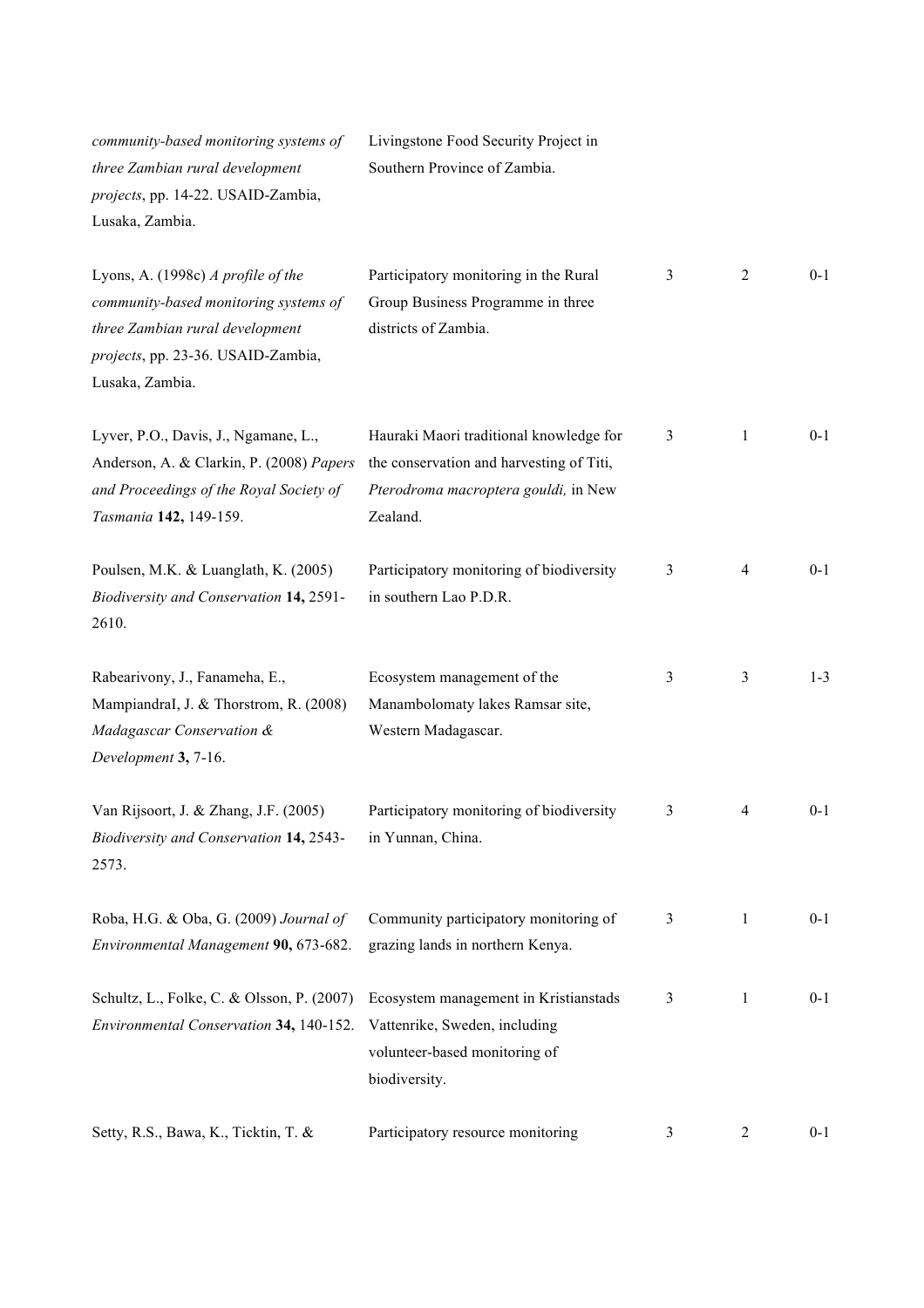| Gowda, C.M. (2008) Ecology and Society<br>13.                                                                                                       | system for non-timber forest products:<br>the case of the Amla (Phyllanthus spp.)<br>fruit harvest on the part of the Soligas in<br>South India. |   |                |         |  |  |  |
|-----------------------------------------------------------------------------------------------------------------------------------------------------|--------------------------------------------------------------------------------------------------------------------------------------------------|---|----------------|---------|--|--|--|
| Stuart-Hill, G., Diggle, R., Munali, B.,<br>Tagg, J. & Ward, D. (2005) Biodiversity<br>and Conservation 14, 2611-2631.                              | A community-based natural resource<br>monitoring system in Namibia.                                                                              | 3 | 2              | $0 - 1$ |  |  |  |
| Szabo, E.A., Lawrence, A., Iusan, C. &<br>Canney, S. (2008) International Journal<br>of Biodiversity Science and Management<br>4, 187-199.          | Participatory protected area<br>management in the Rodna Mountains<br>National Park, Romania.                                                     | 3 | $\overline{4}$ | n.a.    |  |  |  |
| Topp-Jørgensen, E., Poulsen, M.K., Lund,<br>J.F. & Massao, J.F. (2005) Biodiversity<br>and Conservation 14, 2653-2677.                              | Community-based monitoring of natural<br>resource use and forest quality in the<br>montane forests and miombo woodlands<br>of Tanzania.          | 3 | 2              | $0 - 1$ |  |  |  |
| Townsend, W.R., Borman, R., Yiyoguaje,<br>E. & Mendua, L. (2005) Biodiversity and<br>Conservation 14, 2743-2755.                                    | Cofan Indians' monitoring of freshwater<br>turtles in Zabalo, Ecuador.                                                                           | 3 | $\overline{2}$ | $0 - 1$ |  |  |  |
| Turner, N.J., Ignace, M.B. & Ignace, R.<br>(2000) Ecological Applications 10, 1275-<br>1287.                                                        | Traditional ecological knowledge of<br>aboriginal peoples in British Columbia,<br>Canada.                                                        | 3 | 1              | $0 - 1$ |  |  |  |
| Uychiaoco, A.J., Arceo, H.O., Green, S.J.,<br>De la Cruz, M.T., Gaite, P.A. & Alino,<br>P.M. (2005) Biodiversity and<br>Conservation 14, 2775-2794. | Monitoring and evaluation of reef<br>protected areas by local fisherpeople in<br>the Philippines.                                                | 3 | 2              | $0 - 1$ |  |  |  |

Legend:

Scheme category: 1, scientist-executed monitoring; 2, monitoring with local data collectors; and 3, participatory monitoring.

Spatial scale of impact: 1, household; 2, village; 3, district; 4, regional; 5, national; and 6, international.

Implementation time: 0-1; 1-3; 3-9; and 9-27 years.

N.a., no data available.